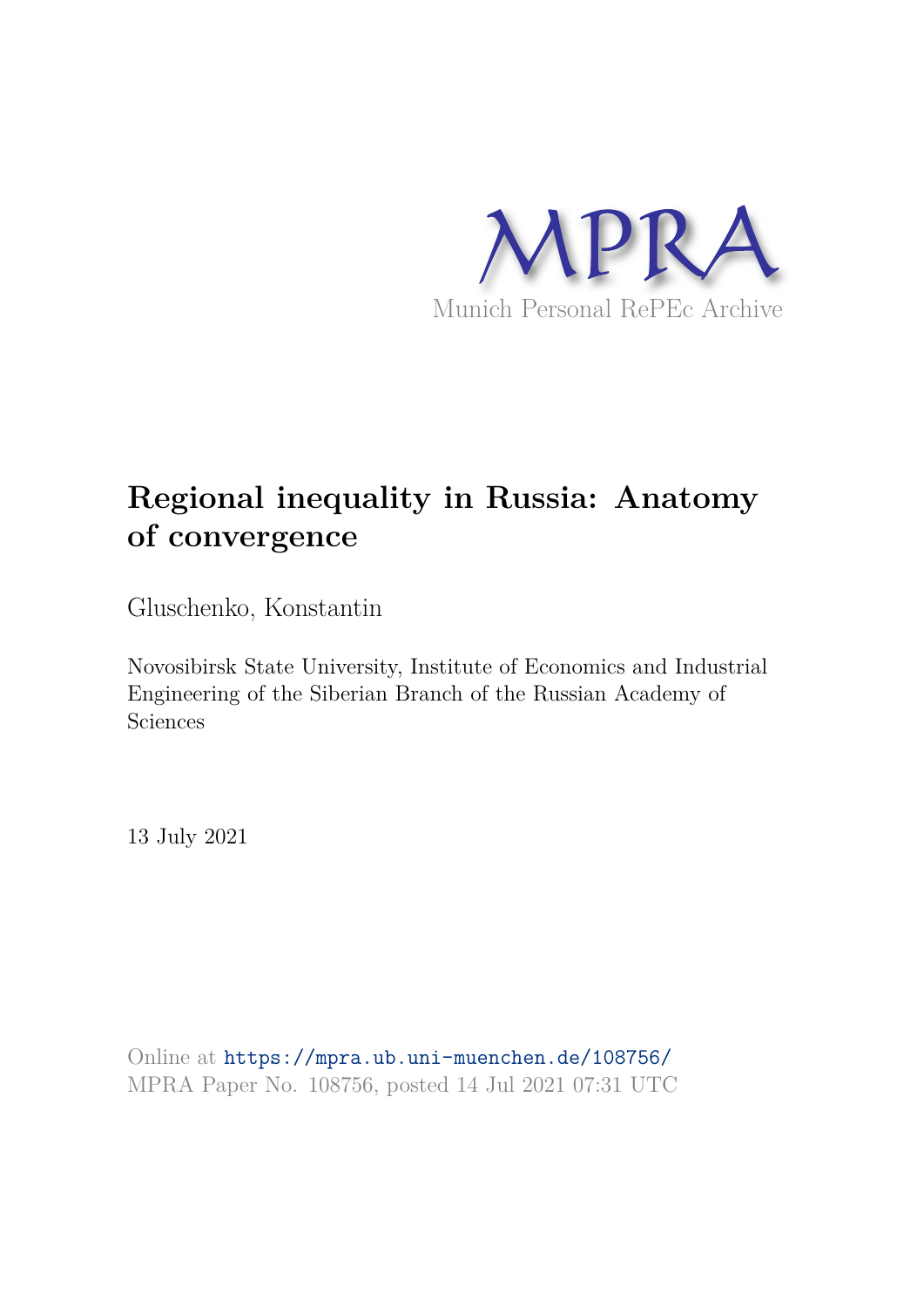## **Regional inequality in Russia: Anatomy of convergence**

## **Konstantin Gluschenko**

Novosibirsk State University; Institute of Economics and Industrial Engineering of the Siberian Branch of the Russian Academy of Sciences; pr. Lavrentieva 17, 630090 Novosibirsk, Russia. Email: glu@nsu.ru ORCID ID: 0000-0003-1209-3809

## **ABSTRACT**

During the last 15–20 years, inequality between Russian regions in terms of real personal incomes per capita was decreasing. This paper aims at revealing the "anatomy" of this phenomenon. To do so, time series of every regional income per capita is tested for catching-up with the national income per capita. Nonlinear asymptotically subsiding trends model the processes of convergence. The data cover 2002–2018 with a monthly frequency. Real incomes are estimated by adjusting nominal incomes to regional price levels. The results obtained suggest that 54.4% of the Russian regions exhibit convergence, and 20.3% of regions retain (approximately) stable income gap. At the same time, there is a significant proportion of deterministically diverging regions, equaling 22.8%. Random walks are detected in two regions only.

## **KEYWORDS**

Russian regions, real income, catching-up, nonlinear trend

**JEL** codes: I31, R11, O18, C32

## **FUNDING**

This study was supported by the Ministry of Science and Higher Education of the Russian Federation in the framework of project "Socio-Economic Development of Asian Russia on the Basis of Synergy of Transport Accessibility, System Knowledge of the Natural Resource Potential, and Expanding Space of Inter-Regional Interactions" [Agreement No. 075-15-2020-804 of 10 October 2020].

### **ACKNOWLEDGEMENTS**

I am grateful to Alexandra Samoilova for research assistance.

**Prepared for the 2nd World Inequality Conference (Paris, December 7–8, 2021)**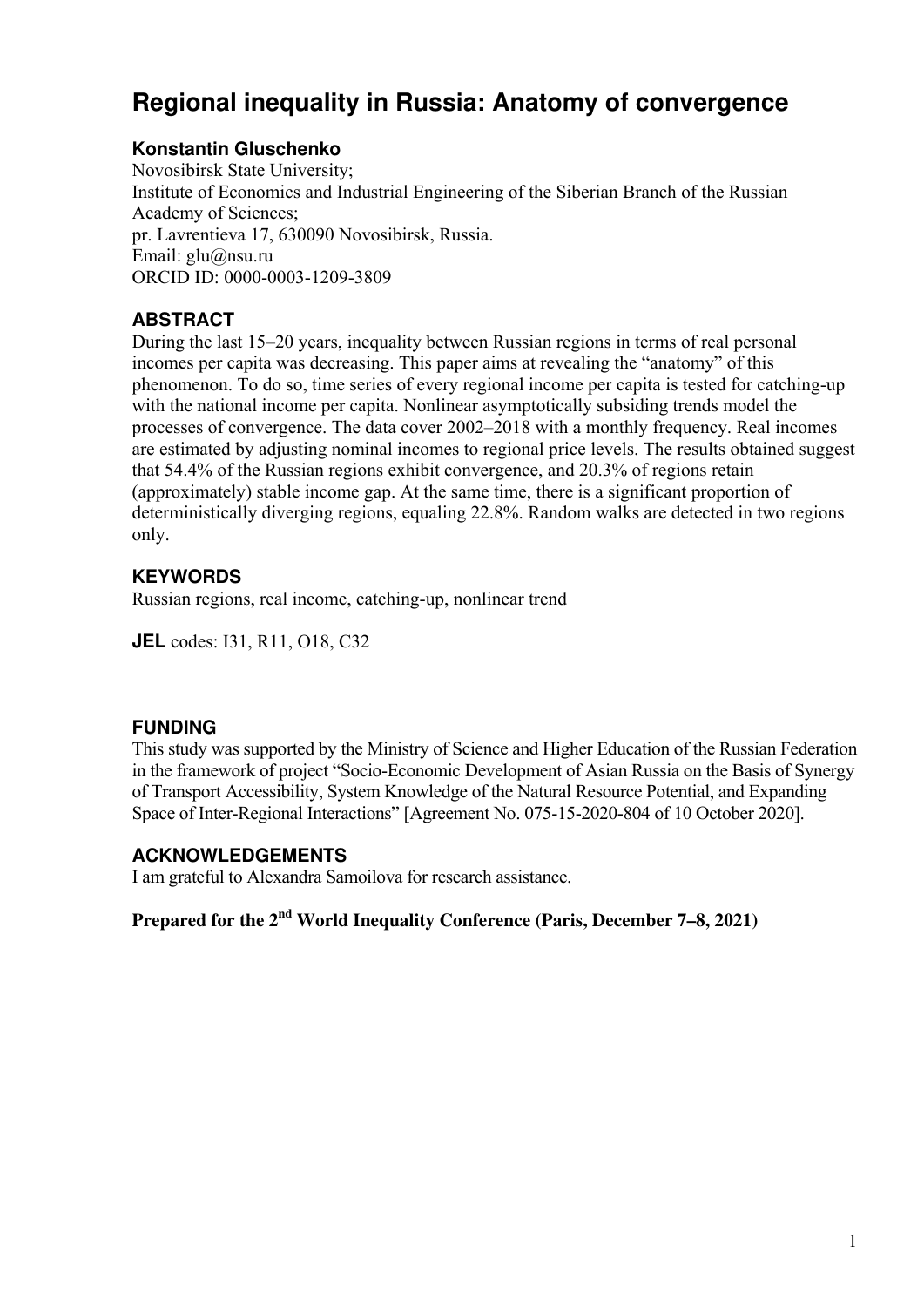#### **1. INTRODUCTION**

One of main issues of regional policy is that of regional inequality in the level of welfare essentially characterized by income per capita. An important question in this regard is whether the inequality tends to decrease over time. In fact, this question can be easily answered. It suffices to trace the evolution of some inequality indicator (standard deviation of log income, coefficient of variation, Gini index, etc.) and find its trend, i.e. to analyze the so called "sigmaconvergence." An econometric exercise called "beta-convergence" is superfluous. It adds nothing if sigma-convergence exists and – because of Galton's fallacy (Quah, 1993) – can yield wrong results if it does not.

Anyway, results regarding countrywide convergence are rather poor, being of the kind "all or nothing." It is much more interesting and important to find the role of every individual region of the country in this process, in other words, to reveal its "anatomy." It seems reasonable to assume that the process of convergence is heterogeneous. Regions for sure differ in convergence rates; a part of them may not converge, having zero convergence rates. It is not inconceivable that there are regions with the deviant dynamics, i.e. divergence. Therefore, only a spatial pattern of convergence can provide a basis for reasonable, region-specific, policy implications.

This paper aims at revealing the "anatomy" of income convergence in Russia. During the last 15–20 years, inequality between Russian regions in terms of real personal incomes per capita was decreasing; the Gini index fell from 15.1% in 2002 to 11.1% in 2018. To find the role of individual regions in this process, time series of regional income per capita are tested for catching-up with the national income per capita. Nonlinear asymptotically subsiding trends model the processes of convergence. The data cover 2002–2018 with a monthly frequency. Real incomes are estimated by adjusting nominal personal incomes per capita to regional price levels.

The results obtained suggest that 54.4% of the Russian regions exhibit convergence, and 20.3% of regions retain stable (on average) income gap. At the same time, there is a significant proportion of deterministically diverging regions, equaling 22.8%. Random walks are detected in two regions only.

Publications on regional income inequality and convergence in Russia number in the tens. Gluschenko (2011) reviews a portion of them prior to 2010. Therefore, only some more recent studies are quoted here. Many of them use the regional GDP per capita as the income indicator, yielding contradictory results. Lehmann and Silvagni (2013), using data for 1995–2010 and betaconvergence, sigma-convergence, and distribution dynamics methodologies, find no evidence of convergence. Akhmedjonov et al. (2013) test stationarity of the gap between regional and national GDP per capita in 2000–2008 for every region, thus deeming a common trend in these two series to be an indication of convergence. They reveal so defined convergence in only 13 out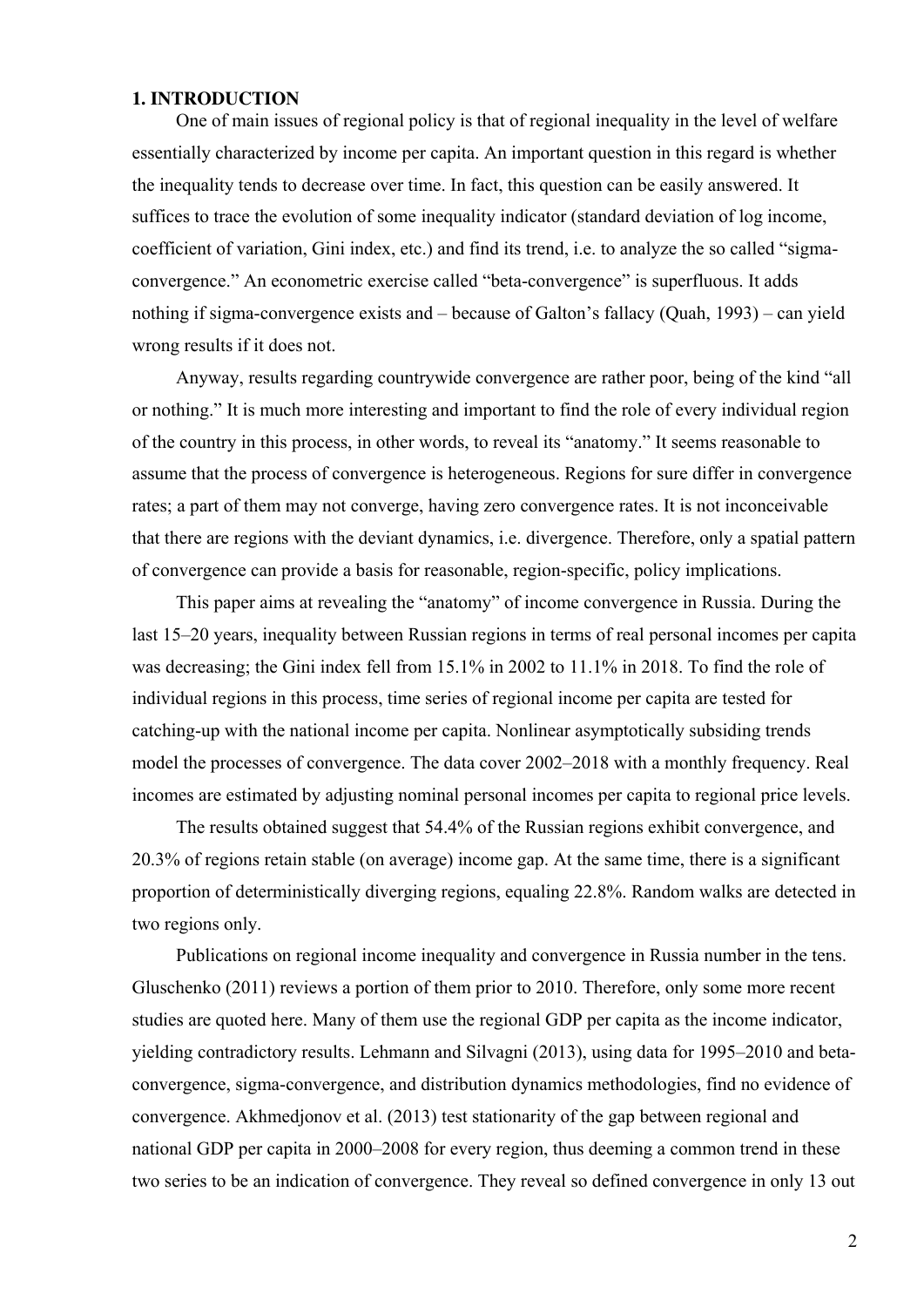of 79 regions, although conditional beta-convergence does hold. Durand-Lasserve and Blöchliger (2018) find conditional beta-convergence over 2005–2015. Lehman et al. (2020) exploit a modified version of conditional beta-convergence and also find convergence even over a longer period, 1996–2017 – in contrast to the earlier study, Lehmann and Silvagni (2013). Carvelli (2020) considers the period 1994–2015 and discovers that beta-convergence is accompanied by divergence in differences between the regional incomes and their sample average. Tochkov (2021) applies the distribution dynamics approach. With the use of data over 1994–2015, he finds divergence to prevail with the movement from the middle income level to the top and bottom levels.

The next portion of studies deals with personal income per capita as the income indicator. Guriev and Vakulenko (2012) explore convergence of personal incomes per capita and wages over 1995–2010, adjusting them to regional price levels by regional subsistence levels. Their results suggest that unlike the 1990s, when Russian regions did not converge or even diverge, convergence in incomes and wages occurred in the 2000s (accompanied by non-convergence in GDP per capita). Ivanova (2014) deals with the period 1996–2012, finding conditional betaconvergence of incomes adjusted for price levels by the regional cost of a fixed basket since 2002 and regional CPI for earlier years. World Bank Group (2017) reports conditional betaconvergence over 2004–2015.

All considered papers, except for Akhmedjonov et al. (2013), deal with the convergence process as a whole, not discriminating individual regions. It is worth noting that it is typical for the literature on income convergence in general; studies that discriminate individual economies (regions or countries) are very rare.

This paper contributes to the literature in two aspects. First, it demonstrates methodology of straightforward modeling convergence in the time series context. Second, it obtains a spatial pattern of income convergence of Russian regions in the 2000s, that is, reveals the evolution of income in every region with respect to the national average.

The rest of the paper is organized as follows. The next section describes methodology applied. Section 3 considers the data and gives an aggregated characterization of the evolution of real regional incomes per capita. Section 4 reports and discusses the results of the empirical analysis. Section 5 summarizes the study.

#### **2. METHODOLOGY**

Currently, the very notion of convergence in the time-series context is ambiguous. It had definitely meant catching-up in the literature on economic growth until, apparently, Bernard and Durlauf's (1995) paper caused confusion in this notion. Oxley and Greasley (1995) even propose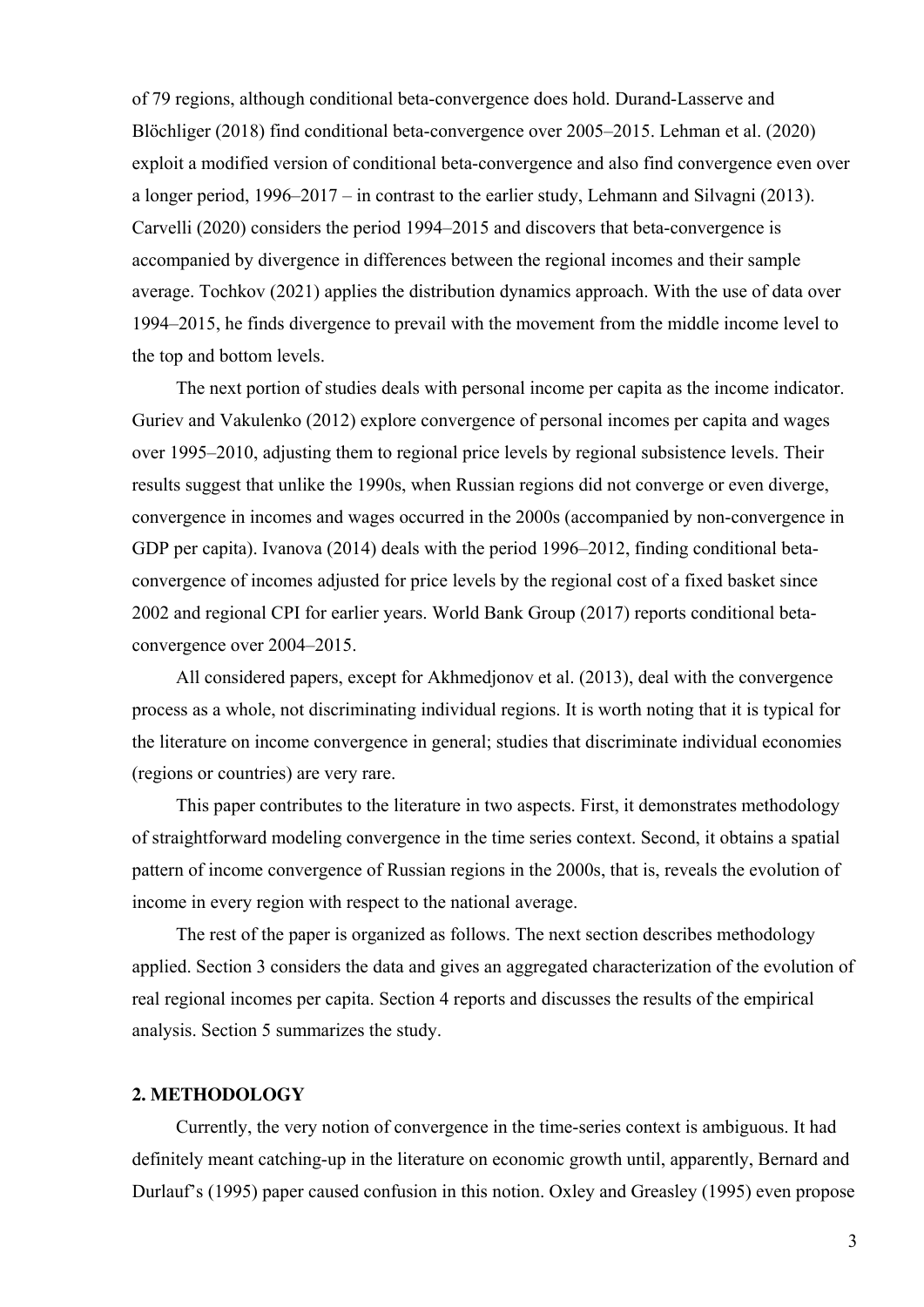to discriminate between catching-up and long-run convergence.

Consider the income gap between two economies:  $y_{rst} = y_{rt} - y_{st} = \log(Y_{rt}/Y_{st})$ , where  $Y_{rt}$  and  $Y_{rt}$  are incomes per capita in economies *r* and *s*, *t* denoting time. Bernard and Durlauf (1995) put forward a formal definition of convergence: economies *r* and *s* converge if the long-term forecast of income per capita (conditional on information available by the moment of forecast, *I*) are equal, that is,

$$
\lim_{t \to \infty} E(y_{rst}|I) = 0. \tag{1}
$$

Despite this definition of convergence is general, procedures of testing applied by Bernard and Durlauf (1995) in fact detect only a partial class of processes satisfying the definition, namely, stationary processes with no trend. This implies that *yrt* and *yst* have a common trend, or, in other terms, that these time series are cointegrated with cointegrating vector  $(1, -1)$ . It is worth noting that in this case series *yrst* satisfies the condition of weak stationarity which is much narrower than Bernard and Durlauf's own definition. Since then (apparently) stationarity of income gap started to be considered as an indication of convergence in many studies.

From the viewpoint of common sense, it seems natural to mean by convergence a process of approaching economies to each other, narrowing the income gap between them, i.e. catchingup. It is illogical to call "convergence" a case when the income gap does not narrow, remaining on average stable, albeit with deviations from the average from time to time.

So, the term "convergence" means catching-up in what follows. A convergence process is in fact a superposition of two processes that can be called long-run, or deterministic, convergence, and short-run, or stochastic convergence:  $y_{rst} = y^*_{rst} + dy_{rst}$ . The long-run convergence is a deterministic part of the income gap that tends to zero over time as Formula (1) requires:  $y^*_{rst} = h(t)$ , where  $h(t)$  is an asymptotically subsiding trend such that  $h(\infty) = 0$  and  $d|h(t)|/dt \leq 0$ . (To economize notation, the economy indices are suppressed somewhere.) Shortrun convergence is an autocorrelated stochastic process containing no unit root, i.e. a stationary process  $dy_{rst} = (\lambda + 1)dy_{rs,t-1} + \varepsilon_t$ , where  $\lambda + 1 = \rho < 1$  is the autoregression coefficient, and  $\varepsilon_t$  is the Gaussian white noise. (It is this process that Oxley and Greasley, 1995, call "long-run convergence," referring to the above superposition – albeit with a linear trend – as "catching-up.")

Intuitively, the short-run convergence characterizes the behavior of transient random shocks. A unit shock deflects the income gap from its long-run path, dying out over time with half-life  $\theta = \ln(0.5)/\ln(\lambda + 1)$ , so that the deflection eventually vanish. Thus, the superposition of long-run and short-run convergences is a process that is stationary around an asymptotically subsiding trend  $h(t)$ . That is, albeit random shocks force the process to deviate from the deterministic trend, it permanently tends to return to the trend, thus satisfying condition (1).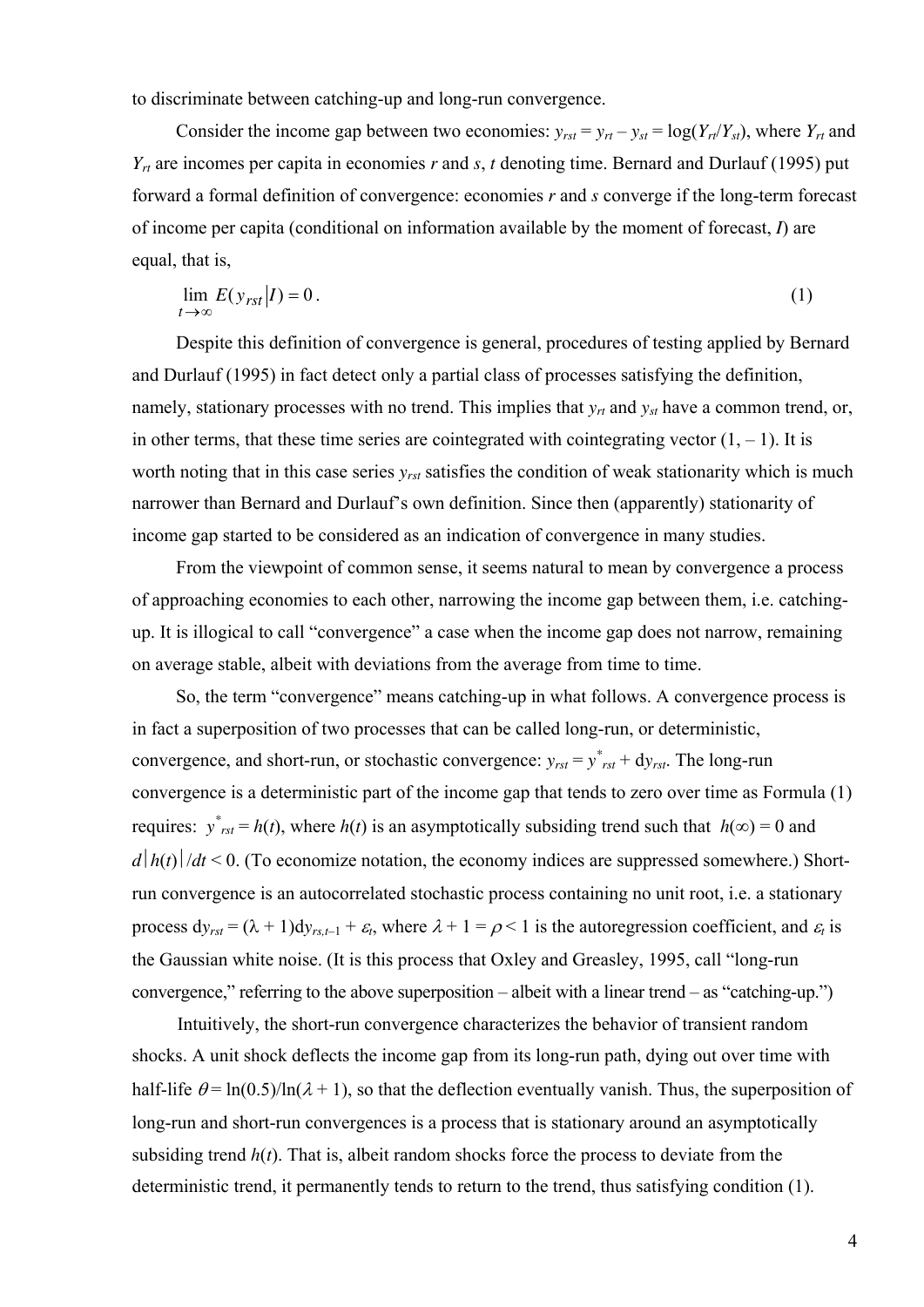Since  $dy_{rs,t-1} = y_{rs,t-1} - h(t-1)$ , we get the following econometric model of convergence:

$$
\Delta y_{rst} = h(t) - (\lambda + 1) \cdot h(t - 1) + \lambda y_{rs, t-1} + \varepsilon_t,
$$
\n(2)

where  $\Delta$  is the first difference operator.

Similarly to the half-life time of random deviations from the long-run path, the semiconvergence time of the deterministic income disparity,  $\Theta$ , can be defined as the time the (percentage) disparity takes to halve, that is,  $Y_{r,t+Q}Y_{s,t+Q} - 1 = (Y_{r}/Y_{st} - 1)/2$ . It can be computed from the following equation:  $h(t + \Theta) = \log(0.5(e^{h(t)} + 1))$ .

The same Model (2) describe a process of divergence if  $d|h(t)|/dt > 0$ . It is also a process that is stationary around trend  $h(t)$ ; however, the trend is a rising one. In this case,  $\Theta$  is the doubling time, i.e. the time the disparity takes to double:  $Y_{r,t+\mathcal{O}}/Y_{s,t+\mathcal{O}} - 1 = 2(Y_{rt}/Y_{st} - 1)$ . Here,  $h(t + \Theta) = \log(2e^{h(t)} - 1)$ . Note that such a process is a superposition of short-run convergence and long-run (deterministic) divergence. Hence, it fundamentally differs from stochastic divergence which is a non-stationary process (random walk).

This study uses three modes of trend  $h(t)$ . The first one is the log-exponential trend  $h(t)$  = log(1 +  $\chi e^{i\theta}$ ),  $\delta$  < 0; the second is the exponential trend *h*(*t*) =  $\chi e^{i\theta}$ ,  $\delta$  < 0; and the third is the fractional trend  $h(t) = \gamma(1 + \delta t)$ ,  $\delta > 0$ . The respective nonlinear econometric models have the forms:

$$
\Delta y_{rst} = \log(1 + \gamma e^{\delta t}) - (\lambda + 1) \cdot \log(1 + \gamma e^{\delta(t-1)}) + \lambda y_{rs,t-1} + \varepsilon_t; \tag{2a}
$$

$$
\Delta y_{rst} = \gamma e^{\delta t} - (\lambda + 1) \gamma e^{\delta (t-1)} + \lambda y_{rs,t-1} + \varepsilon_t; \tag{2b}
$$

$$
\Delta y_{rst} = \frac{\gamma}{1 + \delta t} - (\lambda + 1) \frac{\gamma}{1 + \delta(t - 1)} + \lambda y_{rs, t - 1} + \varepsilon_t
$$
\n(2c)

Table 1 reports initial disparities,  $Y_{r0}/Y_{s0} - 1$ , and semi-convergence and doubling times in terms of the model parameters. As these times for the exponential and fractional trends depend on *t*, the table reports them for halving/doubling the initial disparity. If  $e^{\gamma} \le 0.5$  with diverging exponential or fractional trend, the doubling time should be computed with  $\gamma$  replaced by its absolute value (which means the permutation of indices *r* and *s* in *yrst*).

| Trend           | Initial disparity, $Y_{r0}/Y_{s0} - 1$ | Semi-convergence time                                | Doubling time                         |
|-----------------|----------------------------------------|------------------------------------------------------|---------------------------------------|
| Log-exponential |                                        | log(0.5)                                             | log(2)                                |
| Exponential     | $e^{\gamma}-1$                         | $\log(0.5(e^{\gamma}+1))$<br>$\frac{1}{\delta} \log$ | $\log(2e)$<br>$\frac{1}{\delta} \log$ |
| Fractional      | $e^{\gamma}-1$                         | $\log(0.5(e^{\gamma}+1))$<br>$\delta$                | $\delta'$<br>log(2e)                  |

**Table 1.** Interpretation of the model parameters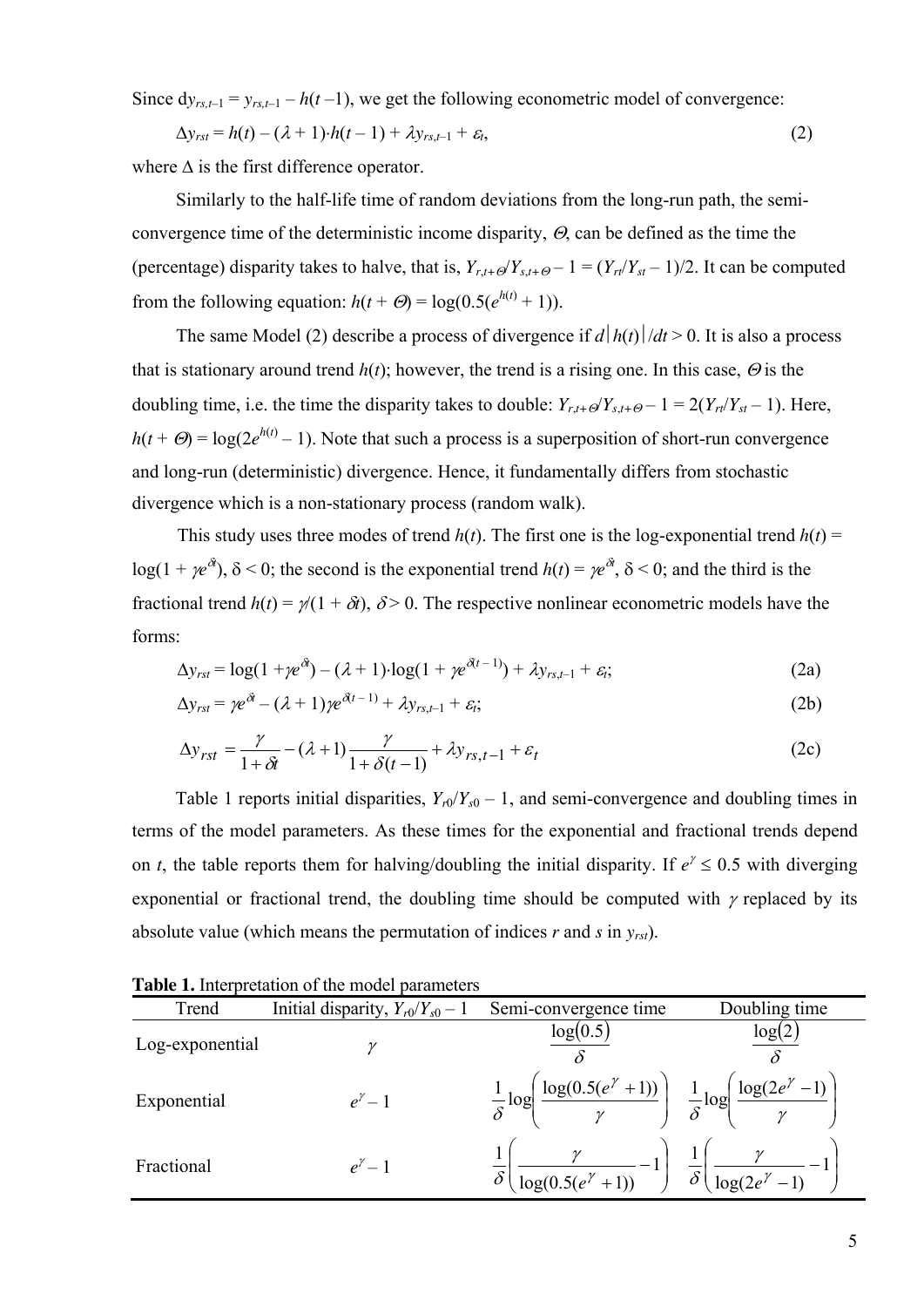Non-convergence occurs when the income gap does not change over time. Such a process can be also characterized as a superposition of two processes: short-run convergence and timeinvariant long-run path  $h(t) = \gamma$ . Substituting this "trend" into Equation (2), the conventional AR(1) model with a constant is arrived at:

$$
\Delta y_{rst} = \alpha + \lambda y_{rs,t-1} + \varepsilon_t, \tag{3}
$$

where  $\alpha = -\lambda \gamma$ .

Ignoring random shocks, this case implies a proportional change in incomes:  $Y_{rt} = cY_{st}$  with  $c = e^{\gamma}$ . Alternatively, incomes in *r* and *s* (in the logarithmic terms) have the same trends shifted by a constant:  $y_{rt} = y_{st} + \gamma$ .

An important particular case of non-convergence is that of  $\gamma = 0$ , i.e. the long-run path of the income gap is  $h(t) = 0$ . Thus, only short-run convergence remains, generating the conventional AR(1) model with no constant:

$$
\Delta y_{rst} = \lambda y_{rs,t-1} + \varepsilon_t. \tag{4}
$$

This means that there is no income gap between the economies under consideration. Accurate to random shocks,  $Y_{rt} = Y_{st}$ , or incomes in *r* and *s* have a common trend. This implies that convergence as such has completed by the moment  $t = 0$ , the income gap fluctuating around the income parity. Nonetheless, it is this process that is deemed convergence in numerous papers, Bernard and Durlauf (1995) among these.

The empirical analysis in this study follows the general-to-specific approach. That is, Model (2) is estimated and tested at first. If it proves not valid, the analysis proceeds with Model (3). In turn, Model (4) is analyzed if Model (3) is rejected. In the case that no one model proves valid, the conclusion is that a process under consideration is a random walk.

All three versions of Equation (3) are estimated for each time series, selecting a version that provides the best fit (the minimal sum of squared residuals) if they turn out to be completive. In the unit root test and test for statistical significance of parameters  $\gamma$  and  $\delta$ , 10% is accepted as the critical level.

Testing the unit root hypothesis,  $H_0$ :  $\lambda = 0$  (against  $\lambda < 0$ ), applies the Phillips-Perron (PP) test with the OLS autoregressive spectral method. This makes it possible to avoid size distortions that arise because of the use of kernel-based spectral density estimators (Perron and Ng, 1996). The lag length selection bases on the modified Bayesian (Schwarz) information criterion with a sample-dependent penalty factor (proposed by Ng and Perron, 2001). Besides, the effective number of observations is held fixed when estimating the auxiliary OLS regression with different lag lengths, according to Ng and Perron (2005). The unit root test statistics, *t*-ratio of  $\lambda$ ,  $\tau = \lambda/\sigma_{\lambda}$ ,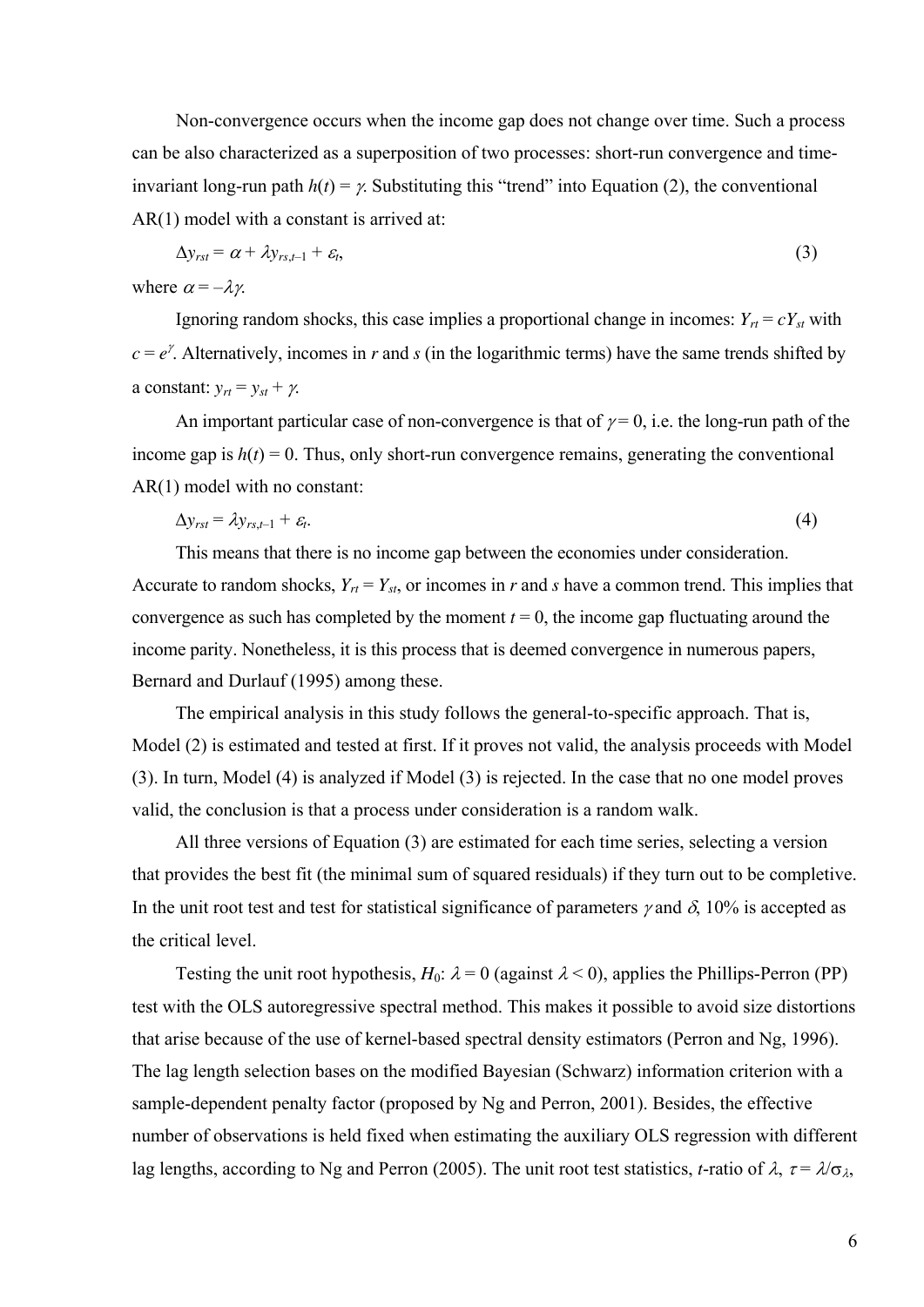for models with nonlinear trends are non-standard and not tabulated. To obtain their empirical distributions under the null hypothesis,  $\tau$  in models (2a), (2b), and (2c) were estimated over 1 million random walks  $y_t = y_{t-1} + \varepsilon_t$ .

#### **3. DATA**

The Russian Federation consists of constituent units (republics, *oblasts*, one autonomous *oblast*, *krais*, autonomous *okrugs*, and federal cities) termed federal subjects. Despite different designations, all these are equal in legal terms. In this study, a federal subject (including federal cities of Moscow and Saint Petersburg) is meant by a region, "composite" federal subjects (that include autonomous *okrugs*) being considered as single wholes. The spatial sample covers 79 regions, all Russia's regions – as of 2002 – but the Chechen Republic that lacks full time series.

The time span covers January 2002 to December 2018 with a monthly frequency (204 points in time). The use of the monthly data is motivated by the fact that the number of annual observations would be insufficient for time-series analysis. Annual data used for aggregate characterizations below are averages of monthly indicators over a respective year.

Studies on regional income inequality frequently involve regional GDP per capita. However, this indicator is not an adequate characterization of population's welfare, rather reflecting economic performance of regions (even so, it can be distorted, though, because of mismatch between regions where companies actually work and where they are registered). The point is that the final household consumption is typically only a part of regional GRP. However, due to social transfers from the federal budget, it can even exceed GRP in some regions. In 2018, the ratio of final household consumption to GRP varied across Russian regions from 15% to 130% (excluding in-kind transfers; computed from Rosstat, 2020, pp. 490-491, 509, 511). Therefore, this study uses personal incomes per capita which directly relate to population's welfare.

To provide comparability of incomes across regions, they should be adjusted to regional price levels; it is so adjusted income that is referred to as real income in this study. Regional consumer price indices (CPI) are not suitable for this purpose. The point is that the CPI weighting schemes vary across regions, which makes CPI not comparable across regions. There is an alternative indicator in the Russian statistics, the cost-of-living index. It bases on the same set of goods and services as CPI; but, in contrast, the respective basket is uniform for all regions of the country. However, some features of this index prevent its use. First, the cost-of-living index is by city, and not by region (this is surmountable, thou; aggregating for regions is easy albeit time-consuming). Second, the index is annual, and not monthly. And third, the cost-ofliving index has been introduced only since 2009. Therefore, a different indicator is used as a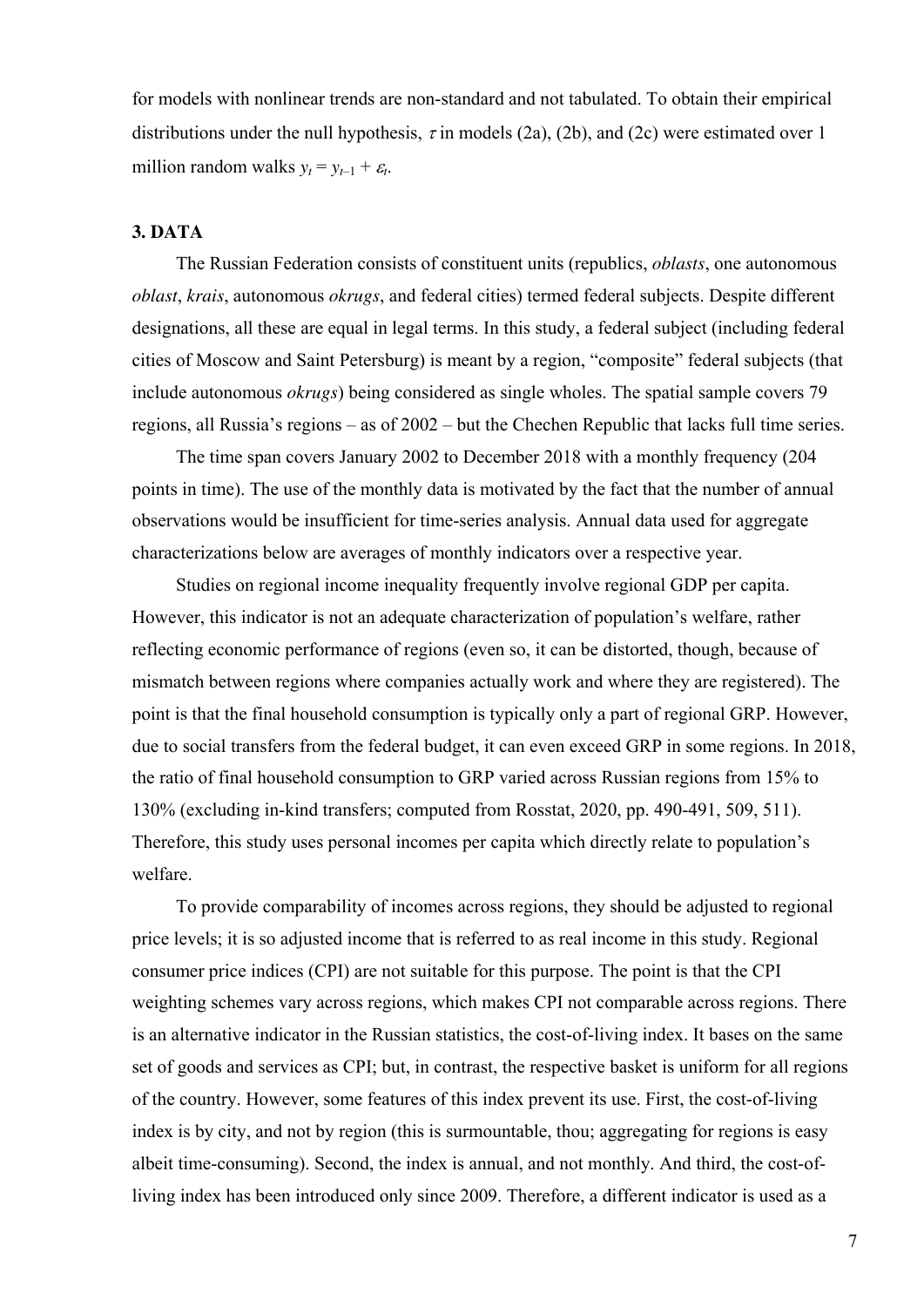proxy of regional price level, namely, the monthly cost of fixed basket of consumer goods and services for inter-regional comparisons of population's purchasing power (hereafter, simply "fixed basket"). This basket includes 83 goods and services and is uniform across regions and time. It is less representative than the cost-of-living index which covers 275 items. However, a comparative study in Gluschenko and Karandashova (2017) suggests that the cost of the fixed basket provides a satisfactory accuracy of estimating real incomes.

So, the regional income per capita is the ratio of nominal income per capita in a region to the cost of the fixed basket in this region. The same relates to the national real income per capita. The Russian statistics estimates personal income per capita in the country as the weighted average of regional incomes; the same is valid for the national cost of the fixed basket. The variable to be analyzed is relative real income per capita in a region. It is the ratio of regional real income per capita to the national income per capita. In terms of the previous section this means that index *s* in *yrst* is fixed, corresponding to Russia as a whole.

The data source is the Russian statistical agency, Rosstat. Nominal incomes per capita by region are drawn from: Rosstat (2002–2007) for 2002–2007, Rosstat (2014) for 2008, Rosstat (2016a) for 2009–2012, Rosstat (2016b) for 2013–2015, and for 2016–2019, EMISS (2020a) for 2016–2019. The costs of the fixed basket by region are drawn from EMISS (2020b). They are available since 2002, hence the beginning of the time span of the study. Its end is determined by the fact that the data on personal incomes by region are published with a quarterly (and not monthly) frequency since 2019.

Let us consider characterizations of the data. Figure 1 shows the evolution of different estimates of real incomes in Russia.



**Figure 1.** Real incomes in Russia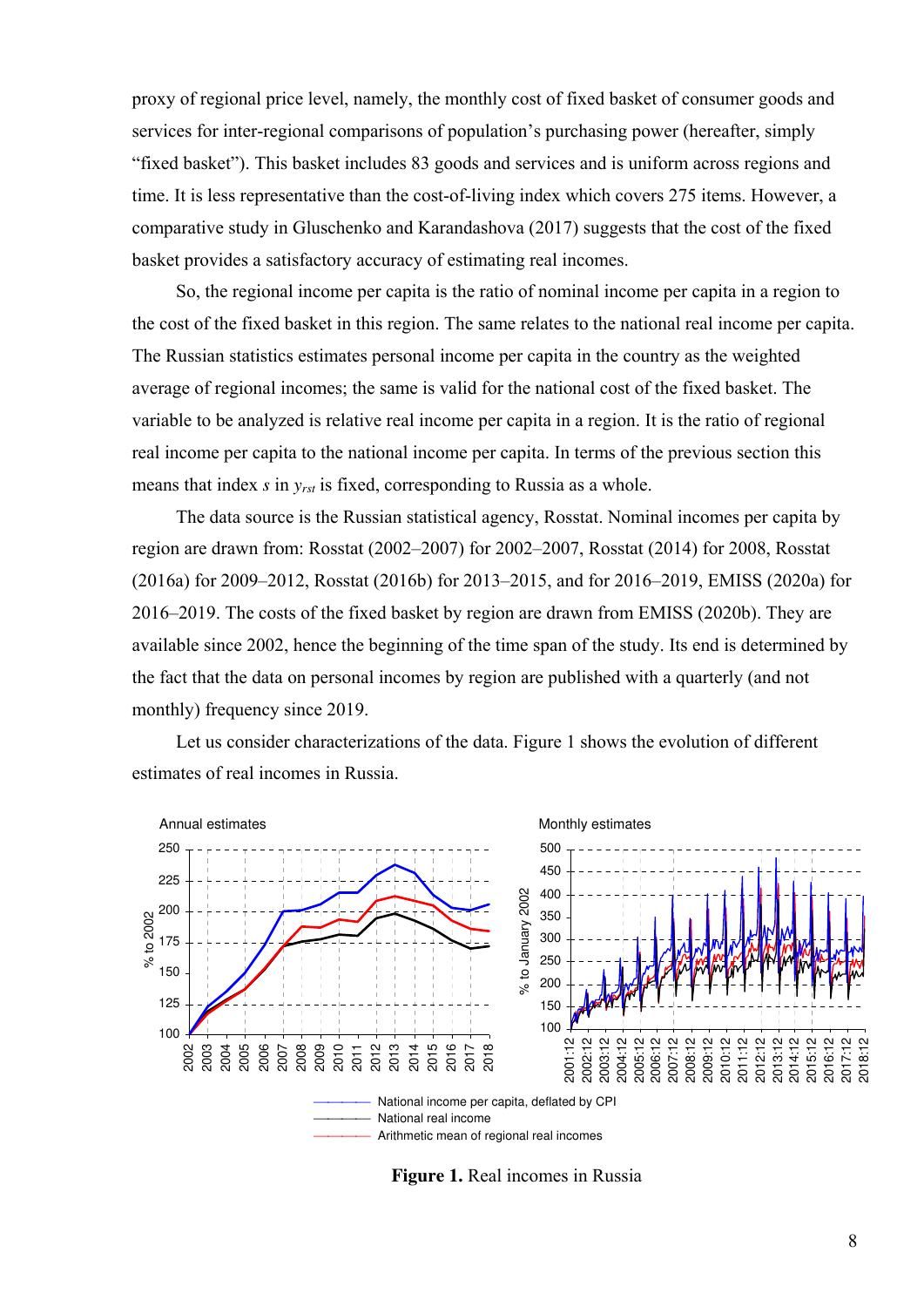The left panel of Figure 1 plots annual averages of monthly incomes depicted in the right panel. The real national income per capita is estimated in three ways. First, the nominal income per capita in the county as a whole is divided by the national CPI (this estimate seems the most exact). Second, the national real income per capita is the ratio of the nominal income to the cost of the fixed basket. Third, the real income is computed as the arithmetic mean of regional real incomes. Quantitatively, these estimates do not coincide; however, their behavior is the same qualitatively. It suggests that the real income in the country progressively rose till 2013. Since 2014, it started falling. In 2018, the regional average suggests further fall, while two other estimates show a minor rise. The reason is that increases in real incomes in more populated regions have exceeded decreases in less populated (and more numerous) regions. The arithmetic mean does not capture this, attaching equal weights to all regions. Turning to the right panel of Figure 1, it is seen that the real income is highly volatile (the same is true for the nominal income). It follows a sawtooth trajectory. Every December, personal incomes skyrocket because of yearly bonuses, repayment of wage arrears, etc. In January, incomes regularly fall because of 10-day New Year holidays and shortage of wage funds caused by additional payments in the previous month. Moreover, both additional payments and shortages considerably differ across regions, increasing income dispersion.

Figure 2 reports the distribution of regional real incomes per capita related to the national real income in the initial and final years of the time span under consideration. Despite the histogram for 2002 is seemingly bimodal, so causing a suspect of convergence clubs, a test for multimodality (Fischer et al., 1994) does not corroborate this suspect. It rejects the hypothesis of more than one mode with confidence (the same is true for other years). Comparing 2002 and 2018, some indications of convergence are seen. The outliers of 2002 have shifted to the main body of the distribution by 2018. These were Moscow City (2.34 in 2002 and 1.33 in 2018), the Tymen Oblast (1.75 and 1.15), and Republic of Komi (1.34 and 0.91). The most poor regions became richer, leaving the income class [0.3, 0.4) empty. These regions were the Republic of Ingushetia (0.31 in 2002 and 0.57 in 2018) and Ivanovo Oblast (0.44 and 0.77). However, there are indications of divergence as well. For instance, a sole region in the class of the most poor in 2018, the Republic of Tuva, with its relative income of 0.48, had income of 0.62 in 2002. In general, the mean of the distribution changed from 0.80 to 0.86 and the median increased from 0.76 to 0.83, so approaching the national average. At the same time, the standard deviation decreased from 0.27 to 0.18, evidencing a decrease in dispersion of regional real incomes.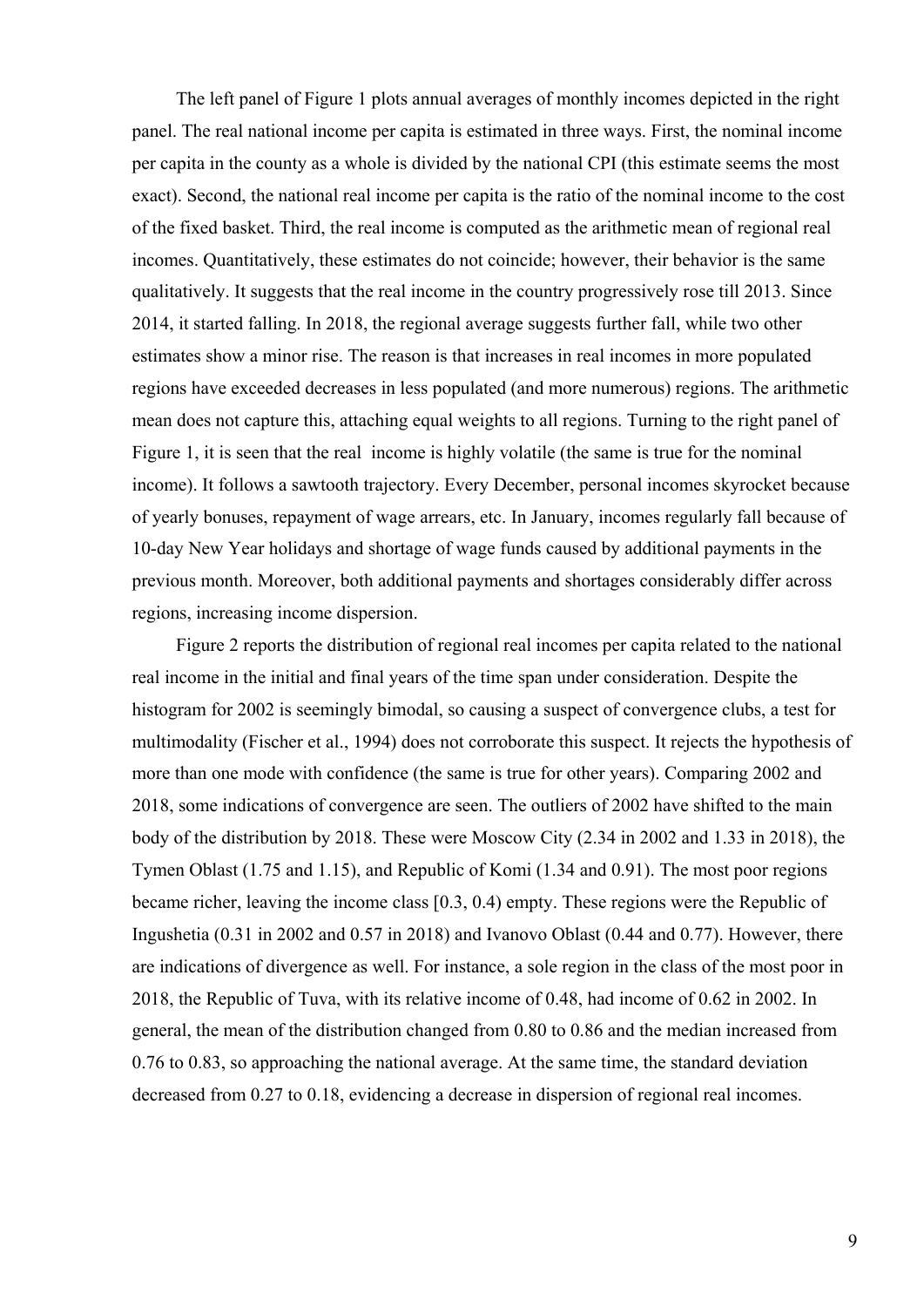

**Figure 2.** Distribution of regional real incomes per capita

Figure 3 provides more detailed pattern of the descriptive statistics. It plots their evolution over the whole time span for monthly relative incomes and their annual averages.



**Figure 3.** Descriptive statistics of regional real incomes related to the national average

While the evolution of the standard deviation also suggests the overall tendency to income convergence, it shows that this process is not permanent. Since 2015, income dispersion slowly rose (except for the final year of the time span). The mean reached its peak in 2015 and started decreasing then. This evidences that regions were becoming on average poorer since 2016.

At last, let us consider the income dynamics directly in terms of inequality. Figure 4 plots the evolution of the Gini index of regional real incomes per capita during 2002–2018.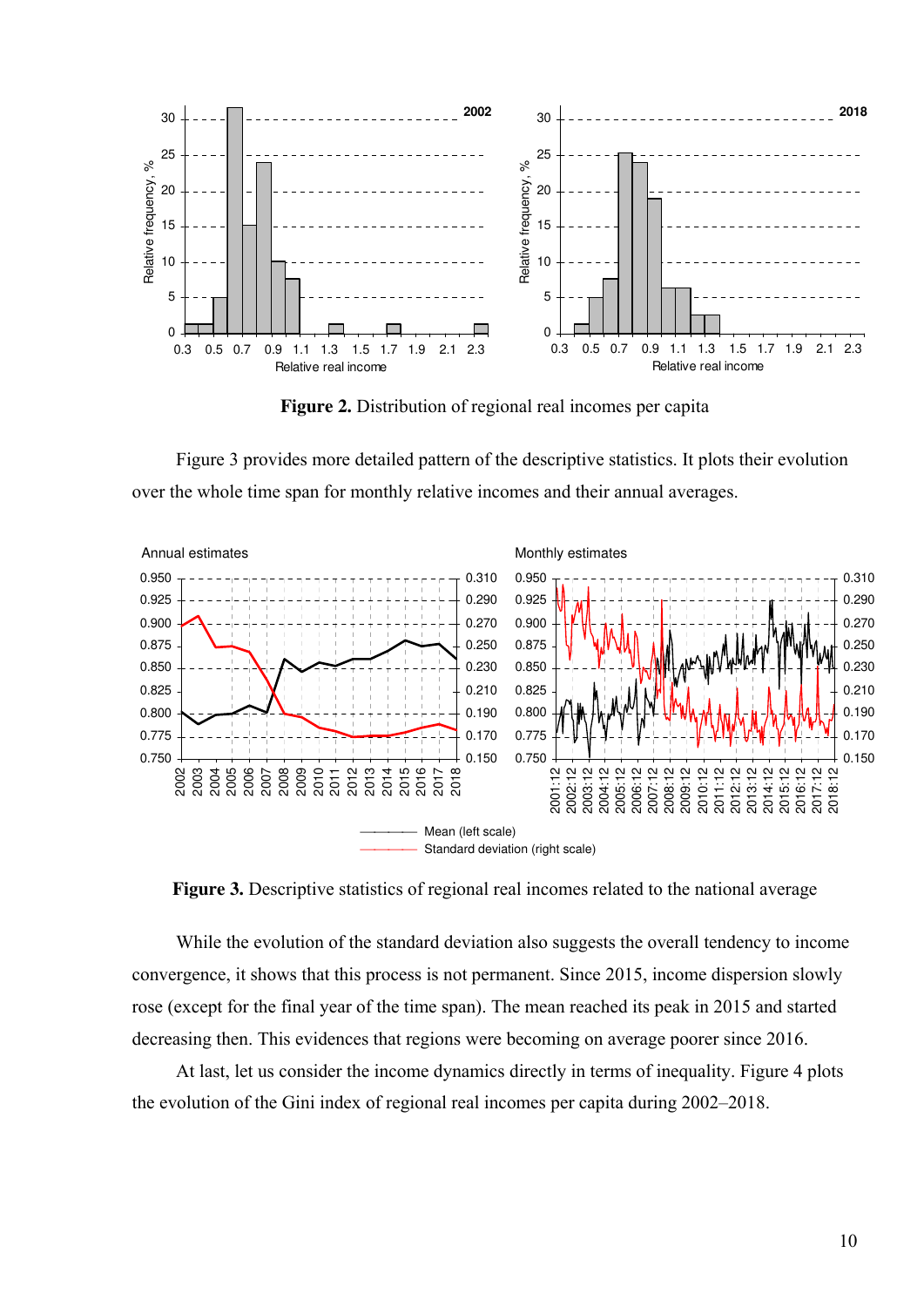

**Figure 4.** Regional income inequality in Russia

Figure 4 also unambiguously suggests convergence of regional real incomes. The regional inequality measured by the annual Gini index decreased from 0.151 in 2002 to 0.111 in 2018. However, convergence seems to stop after 2012, having reached the annual value of 0.107. After that, the inequality started rising, albeit very slowly.

Based on the preliminary analysis in the section, we can expect processes of convergence to be widespread among regions of the country. Along with this, it is probable that divergence occurs in some regions as well.

#### **4. EMPIRICAL RESULTS**

Table 2 tabulates the results of the econometric analysis. Recall that convergence of regional real income per capita to the national one is analyzed. For every region, the table reports a model that the most adequately describes the time series of income gap between the region and Russia as a whole, coefficient estimates, and results of testing for unit root. For Models (2a), (2b), and (2c), the semi-convergence or doubling time is also reported (the bold font marking the latter as well as the relevant model). Figure 5 relates the results to geography.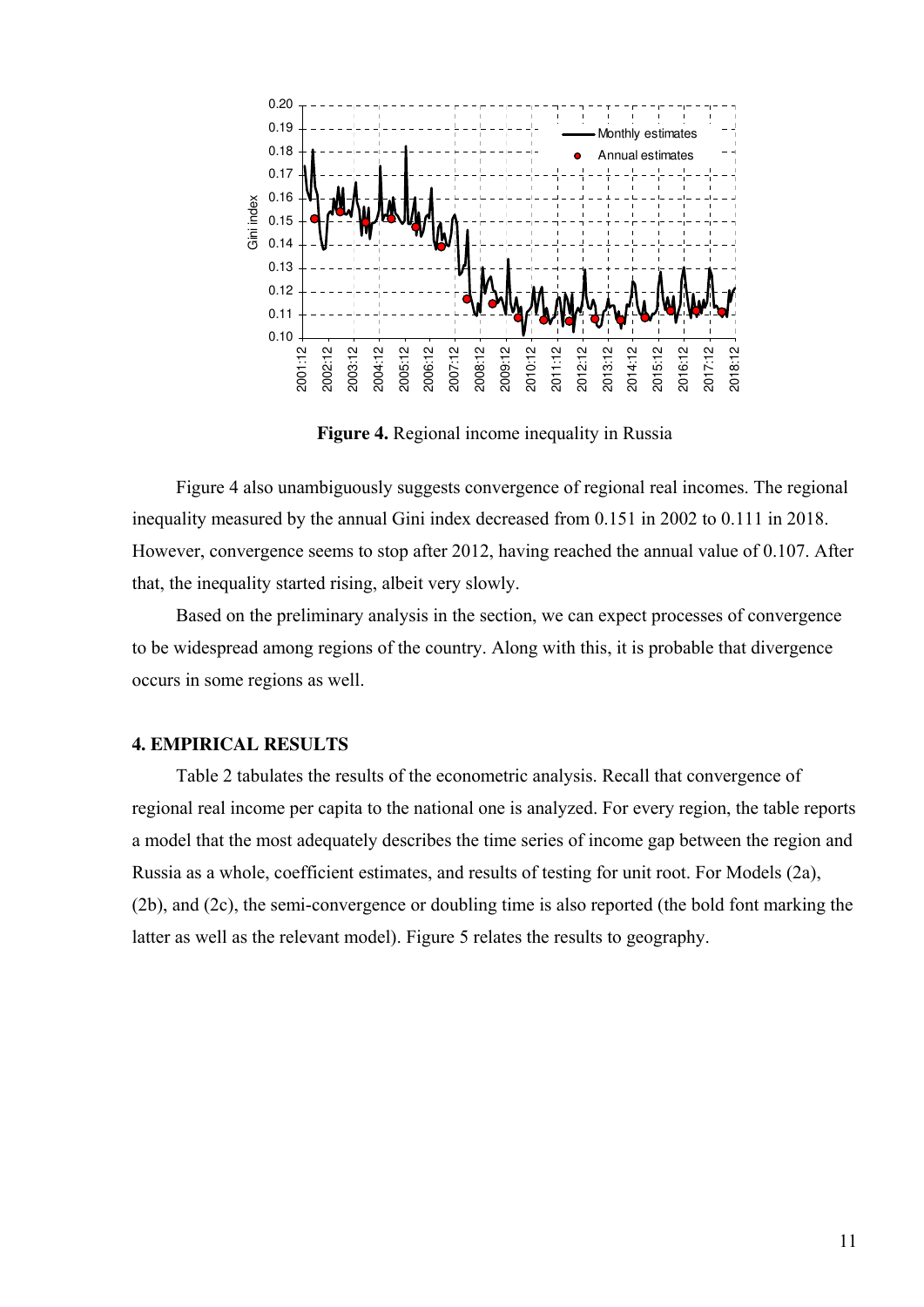**Table 2.** The pattern of income convergence

|                                    | Model        |           |                                                                                 | PP                 |                                                   |         | $\delta$                                                  |                      | $\varTheta_{\!\scriptscriptstyle\gamma}$ |
|------------------------------------|--------------|-----------|---------------------------------------------------------------------------------|--------------------|---------------------------------------------------|---------|-----------------------------------------------------------|----------------------|------------------------------------------|
| Region                             |              | $\lambda$ |                                                                                 | test $p-$<br>value | $\gamma/\alpha$ in (3)                            |         |                                                           |                      | years                                    |
| 1. Rep. of Karelia                 | (2b)         |           | $-0.462(0.059)$                                                                 | 0.000              | $-0.103$                                          | (0.013) | 0.0052                                                    | (0.0009)             | 12.0                                     |
| 2. Rep. of Komi                    | (2a)         |           | $-0.336(0.053)$                                                                 | 0.000              | $0.430***$                                        | (0.094) | $-0.0246^*$                                               | (0.0064)             | 2.3                                      |
| 3. Arkhangelsk Obl.                | (2b)         |           | $-0.387$ (0.056) 0.000                                                          |                    | $-0.131$ ***                                      | (0.013) | $-0.0035$ <sup>*</sup>                                    | (0.0018)             | 17.4                                     |
| 4. Vologda Obl.                    | (2b)         |           |                                                                                 |                    | $-0.301$ (0.051) 0.000 $-0.164$ <sup>**</sup>     | (0.027) | $0.0021$ <sup>*</sup>                                     | (0.0013)             | 31.2                                     |
| 5. Murmansk Obl.                   | (3)          |           | $-0.344(0.053)0.000$                                                            |                    | $-0.012$ <sup>*</sup>                             | (0.007) |                                                           |                      |                                          |
| 6. St. Petersburg City             | (3)          |           | $-0.419$ (0.057) 0.000                                                          |                    | $0.078***$                                        | (0.012) |                                                           |                      |                                          |
| 7. Leningrad Obl.                  | (2c)         |           | $-0.374(0.055)0.003$                                                            |                    | $-0.544$ ***                                      | (0.051) | $0.0101***$                                               | (0.0024)             | 10.8                                     |
| 8. Novgorod Obl.                   | (2b)         |           |                                                                                 |                    | $-0.502$ (0.060) 0.000 $-0.355$ **                | (0.028) | $-0.0073***$                                              | (0.0010)             | 9.0                                      |
| 9. Pskov Obl.                      | (3)          |           |                                                                                 |                    | $-0.651$ (0.065) 0.000 $-0.201$ ***               | (0.021) |                                                           |                      |                                          |
| 10. Kaliningrad Obl.               | (2c)         |           |                                                                                 |                    | $-0.452$ (0.059) 0.000 $-0.454$ ***               | (0.034) | $0.0100$ <sup>**</sup>                                    | (0.0019)             | 10.5                                     |
| 11. Bryansk Obl.                   | (2b)         |           |                                                                                 |                    | $-0.711(0.069)0.000-0.456***$                     |         | $(0.015) -0.0077***$                                      | (0.0004)             | 8.8                                      |
| 12. Vladimir Obl.                  | (2b)         |           |                                                                                 |                    | $-0.400$ (0.057) 0.000 $-0.557***$                |         | $(0.026)$ -0.0038***                                      | (0.0005)             | 18.6                                     |
| 13. Ivanovo Obl.                   | (2b)         |           | $-0.534(0.063)$                                                                 |                    | $0.000 -0.973***$                                 |         | $(0.027)$ -0.0077***                                      | (0.0004)             | 10.4                                     |
| 14. Kaluga Obl.                    | (2a)         |           | $-0.406$ (0.058)                                                                | 0.000              | $-0.419***$                                       |         | $(0.022)$ $-0.0123$ ***                                   | (0.0012)             | 4.7                                      |
| 15. Kostroma Obl.                  | (2b)         |           | $-0.789$ (0.070) 0.000                                                          |                    | $-0.437***$                                       |         | $(0.016) -0.0042$ ***                                     | (0.0004)             | 16.2                                     |
| 16. Moscow City                    | (2b)         |           | $-0.552$ (0.064) 0.000                                                          |                    | $0.956$ ***                                       |         | $(0.026)$ -0.0067 <sup>***</sup>                          | (0.0003)             | 6.0                                      |
| 17. Moscow Obl.                    | none         |           |                                                                                 |                    |                                                   |         |                                                           |                      |                                          |
| 18. Oryol Obl.                     | (2b)         |           | $-0.448$ (0.059) 0.000 $-0.320$ <sup>*</sup>                                    |                    |                                                   |         | $(0.023)$ $-0.0040$ <sup>***</sup>                        | (0.0008)             | 16.1                                     |
| 19. Ryazan Obl.                    | (2b)         |           | $-0.674$ (0.066) 0.000 $-0.436$                                                 |                    |                                                   | (0.022) | $-0.0045$ <sup>*</sup>                                    | (0.0006)             | 14.8                                     |
| 20. Smolensk Obl.                  | (3)          |           |                                                                                 |                    | $-0.775$ (0.069) 0.000 $-0.161$ ***               | (0.015) |                                                           |                      |                                          |
| 21. Tver Obl.                      | (2c)         |           |                                                                                 |                    | $-0.357$ (0.054) 0.008 $-0.488$ ***               | (0.032) | $0.0060$ **                                               | (0.0012)             | 17.6                                     |
| 22. Tula Obl.                      | (2b)         |           |                                                                                 |                    | $-0.379$ (0.055) 0.000 $-0.355$ ***               | (0.030) | $-0.0079$ <sup>*</sup>                                    | (0.0011)             | 8.3                                      |
| 23. Yaroslavl Obl.                 | (3)          |           |                                                                                 |                    | $-0.412$ (0.057) 0.000 $-0.051$ ***               | (0.008) |                                                           |                      |                                          |
| 24. Rep. of Mariy El               | (2c)         |           |                                                                                 |                    | $-0.595$ (0.065) 0.000 $-0.737***$                | (0.025) | $0.0058***$                                               | (0.0006)             | 20.8                                     |
| 25. Rep. of Mordovia               | (2c)         |           |                                                                                 |                    | $-0.443$ (0.059) 0.001 $-0.541$ ***               | (0.025) | $0.0019***$                                               | (0.0005)             | 56.5                                     |
| 26. Chuvash Rep.                   | (2c)         |           | $-0.461(0.060)$                                                                 |                    | $0.000 -0.466$                                    | (0.020) | $0.0013***$                                               | (0.0004)             | 82.1                                     |
| 27. Kirov Obl.                     | (2c)         |           |                                                                                 |                    | $-0.483$ (0.060) 0.000 $-0.498$ ***               | (0.028) | $0.0049***$                                               | (0.0009)             | 21.8                                     |
| 28. Nizhni Novgorod Obl.           | (2b)         |           |                                                                                 |                    | $-0.261$ (0.047) 0.004 $-0.306$ <sup>**</sup>     | (0.047) | $-0.0141$ ***                                             | (0.0030)             | 4.6                                      |
| 29. Belgorod Obl.                  | (2b)         |           |                                                                                 |                    | $-0.200$ $(0.042)$ $0.098$ $-0.425$ <sup>**</sup> |         | $(0.116) -0.0239$ ***                                     | (0.0081)             | 2.8                                      |
| 30. Voronezh Obl.                  | none         |           |                                                                                 |                    |                                                   |         |                                                           |                      | 5.3                                      |
| 31. Kursk Obl.<br>32. Lipetsk Obl. | (2b)<br>(2b) |           | $-0.496$ (0.062) 0.000 $-0.430$<br>$-0.433$ (0.058) 0.000 $-0.254$ <sup>*</sup> |                    |                                                   |         | $(0.025)$ -0.0127 <sup>*</sup><br>$(0.045)$ $-0.0203$ *** | (0.0011)<br>(0.0049) | 3.1                                      |
| 33. Tambov Obl.                    | (2b)         |           | $-0.292(0.049)0.000$                                                            |                    | $-0.286$ ***                                      |         | $(0.032)$ $-0.0047$ ***                                   | (0.0012)             | 13.6                                     |
| 34. Rep. of Kalmykia               | (2b)         |           | $-0.574(0.064)0.000$                                                            |                    | $-0.913***$                                       |         | $(0.032)$ -0.0015***                                      | (0.0003)             | 51.5                                     |
| 35. Rep. of Tatarstan              | (2a)         |           | $-0.513$ $(0.062)$ 0.000                                                        |                    | $0.050***$                                        | (0.012) | $0.0076^{\degree}$                                        | (0.0016)             | 7.6                                      |
| 36. Astrakhan Obl.                 | (3)          |           | $-0.299(0.049)0.000$                                                            |                    | $-0.053***$                                       | (0.009) |                                                           |                      |                                          |
| 37. Volgograd Obl.                 | (2c)         |           | $-0.354$ (0.052) 0.005 $-0.189$                                                 |                    |                                                   |         | $(0.017)$ -0.0020 <sup>'</sup>                            | (0.0004)             | 22.6                                     |
| 38. Penza Obl.                     | (2c)         |           |                                                                                 |                    | $-0.428$ (0.059) 0.004 $-0.557***$                | (0.039) | $0.0088^{\ast\ast\ast}$                                   | (0.0016)             | 12.6                                     |
| 39. Samara Obl.                    | (2c)         |           |                                                                                 |                    | $-0.468$ (0.060) 0.000 $-0.006$ <sup>*</sup>      | (0.003) | $-0.0048$ ***                                             | (0.0001)             | 8.8                                      |
| 40. Saratov Obl.                   | (2c)         |           |                                                                                 |                    | $-0.601$ (0.065) 0.000 $-0.377$ ***               | (0.015) | $0.0021***$                                               | (0.0005)             | 47.4                                     |
| 41. Ulyanovsk Obl.                 | (2c)         |           |                                                                                 |                    | $-0.361$ (0.056) 0.013 $-0.485***$                | (0.039) | $0.0079***$                                               | (0.0018)             | 13.4                                     |
| 42. Rep. of Adygeya                | (2b)         |           |                                                                                 |                    | $-0.188$ (0.040) 0.057 $-0.792***$                |         | $(0.093)$ -0.0077***                                      | (0.0015)             | 9.8                                      |
| 43. Rep. of Dagestan               | (2b)         |           |                                                                                 |                    | $-0.246$ (0.046) 0.000 $-0.869$ <sup>**</sup>     |         | $(0.150)$ $-0.0219$ ***                                   | (0.0049)             | 3.5                                      |
| 44. Rep. of Ingushetia             | (2a)         |           |                                                                                 |                    | $-0.536$ (0.063) 0.000 $-0.769$ ***               |         | $(0.020)$ $-0.0045$ ***                                   | (0.0004)             | 12.8                                     |
| 45. Kabardian-Balkar Rep.          | (3)          |           |                                                                                 |                    | $-0.345$ (0.053) 0.000 $-0.137***$                | (0.022) |                                                           |                      |                                          |
| 46. Karachaev-Cirkassian Rep.      | (2c)         |           |                                                                                 |                    | $-0.615$ (0.066) 0.000 $-0.410$ ***               |         | $(0.012)$ $-0.0014$ <sup>***</sup>                        | (0.0002)             | 38.5                                     |
| 47. Rep. of Northern Ossetia       | (3)          |           |                                                                                 |                    | $-0.630$ (0.065) 0.000 $-0.148***$                | (0.016) |                                                           |                      |                                          |
| 48. Krasnodar Krai                 | (2b)         |           |                                                                                 |                    | $-0.237$ (0.046) 0.032 $-0.446$ ***               |         | $(0.078)$ -0.0137***                                      | (0.0033)             | 4.9                                      |
| 49. Stavropol Krai                 | (2b)         |           |                                                                                 |                    | $-0.389$ (0.056) 0.000 $-0.502***$                |         | $(0.021)$ -0.0038***                                      | (0.0004)             | 18.3                                     |
| 50. Rostov Obl.                    | (3)          |           |                                                                                 |                    | $-0.265$ (0.048) 0.000 $-0.048$ ***               | (0.009) |                                                           |                      |                                          |
| 51. Rep. of Bashkortostan          | (4)          |           | $-0.317(0.052)0.000$                                                            |                    |                                                   |         |                                                           |                      |                                          |
| 52. Udmurt Rep.                    | (2b)         |           |                                                                                 |                    | $-0.529$ (0.063) 0.000 $-0.447***$                |         | $(0.018)$ $-0.0059$ ***                                   | (0.0005)             | 11.4                                     |
| 53. Kurgan Obl.                    | (3)          |           |                                                                                 |                    | $-0.221$ (0.044) 0.035 $-0.074$ ***               | (0.015) |                                                           |                      |                                          |
| 54. Orenburg Obl.                  | (2c)         |           |                                                                                 |                    | $-0.651(0.067)0.000-0.404***$                     | (0.021) | $0.0099***$                                               | (0.0013)             | 10.3                                     |
| 55. Perm Krai                      | (4)          |           | $-0.415(0.058)0.000$                                                            |                    |                                                   |         |                                                           |                      |                                          |
| 56. Sverdlovsk Obl.                | (2a)         |           | $-0.375$ (0.052) 0.000                                                          |                    | $0.092***$                                        | (0.021) | $0.0039**$                                                | (0.0016)             | 14.7                                     |
| 57. Chelyabinsk Obl.               | (2c)         |           |                                                                                 |                    | $-0.268$ (0.048) 0.036 $-0.040$ ***               |         | $(0.013) -0.0040$ ***                                     | (0.0005)             | 10.7                                     |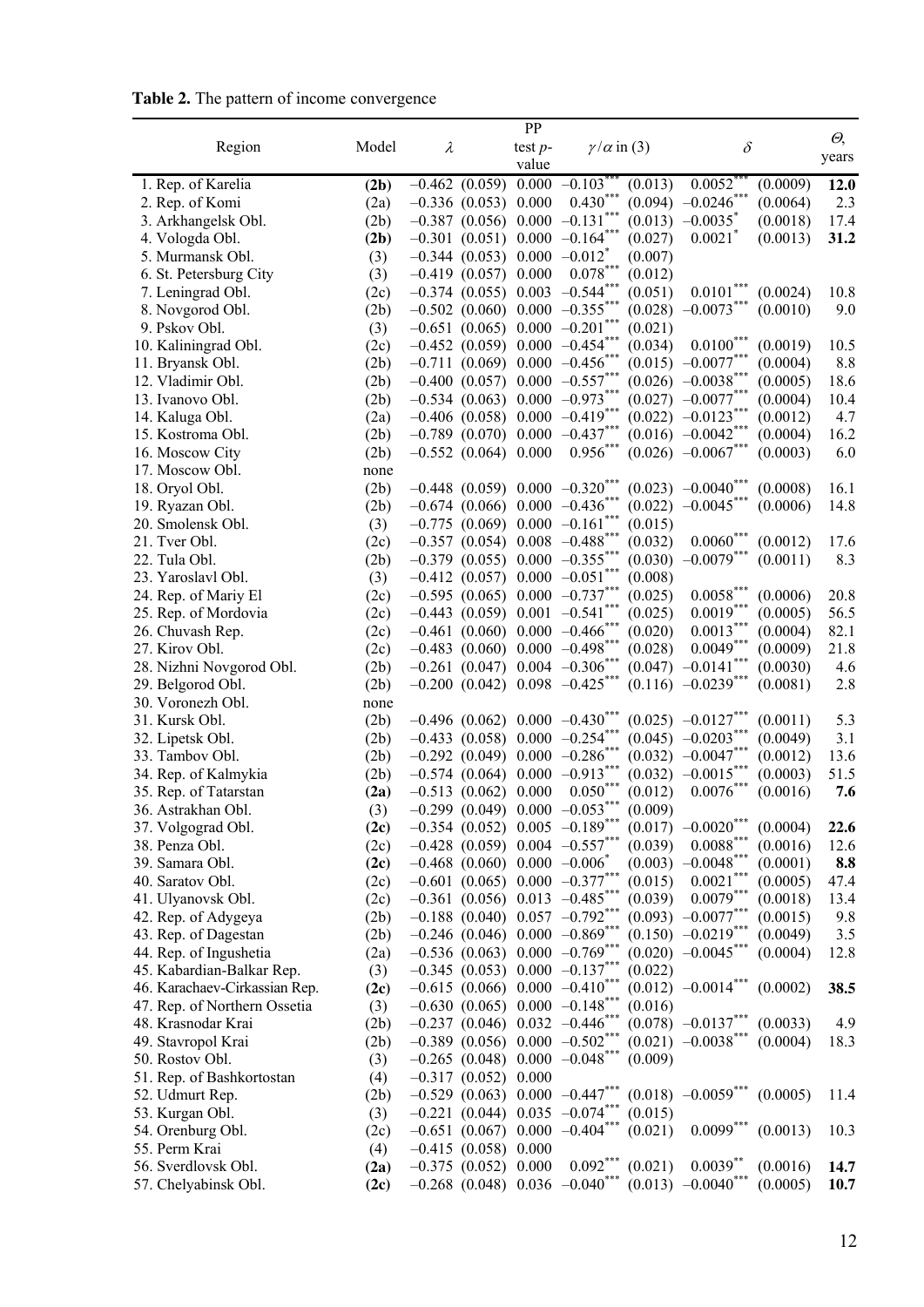|                             |       |   |                          | PP        |                                                |         |                                   |          |       |
|-----------------------------|-------|---|--------------------------|-----------|------------------------------------------------|---------|-----------------------------------|----------|-------|
| Region                      | Model | λ |                          | test $p-$ | $\gamma/\alpha$ in (3)                         |         | $\delta$                          |          | Θ,    |
|                             |       |   |                          | value     |                                                |         |                                   |          | years |
| 58. Rep. of Altai           | (2c)  |   |                          |           | $-0.532$ (0.062) 0.000 $-0.470$ <sup>**</sup>  |         | $(0.025)$ $-0.0010$ <sup>**</sup> | (0.0003) | 53.3  |
| 59. Altai Krai              | (2b)  |   |                          |           | $-0.576$ (0.064) 0.000 $-0.470***$             |         | $(0.021)$ $-0.0030$ ***           | (0.0005) | 22.7  |
| 60. Kemerovo Obl.           | (2c)  |   |                          |           | $-0.283$ (0.049) 0.038 $-0.022$ <sup>**</sup>  |         | $(0.007)$ -0.0046***              | (0.0001) | 9.1   |
| 61. Novosibirsk Obl.        | (2a)  |   |                          |           | $-0.313$ (0.049) 0.000 $-0.237$                |         | $(0.025)$ $-0.0032$ ***           | (0.0011) | 18.2  |
| 62. Omsk Obl.               | (2c)  |   |                          |           | $-0.459$ (0.056) 0.000 $-0.007$ <sup>**</sup>  |         | $(0.003)$ -0.0048***              | (0.0001) | 8.8   |
| 63. Tomsk Obl.              | (2b)  |   | $-0.464$ (0.059) 0.000   |           | $-0.099***$                                    | (0.013) | $0.0053$ **                       | (0.0009) | 11.8  |
| 64. Tyumen Obl.             | (2b)  |   | $-0.415$ (0.057) 0.000   |           | $0.540***$                                     |         | $(0.026)$ -0.0069***              | (0.0006) | 6.9   |
| 65. Rep. of Buryatia        | (2b)  |   |                          |           | $-0.344$ (0.053) 0.000 $-0.378***$             |         | $(0.035)$ $-0.0034$ ***           | (0.0009) | 19.5  |
| 66. Rep. of Tuva            | (2c)  |   |                          |           | $-0.752$ (0.069) 0.000 $-0.578***$             |         | $(0.021)$ -0.0007***              | (0.0003) | 81.8  |
| 67. Rep. of Khakasia        | (3)   |   |                          |           | $-0.642$ (0.066) 0.000 $-0.222$ <sup>***</sup> | (0.024) |                                   |          |       |
| 68. Krasnoyarsk Krai        | (2c)  |   |                          |           | $-0.377$ (0.056) 0.006 $-0.059$ <sup>**</sup>  |         | $(0.011) -0.0031$ ***             | (0.0006) | 13.9  |
| 69. Irkutsk Obl.            | (2c)  |   |                          |           | $-0.382$ (0.055) 0.006 $-0.124$ <sup>**</sup>  | (0.011) | $-0.0030$ ***                     | (0.0003) | 15.0  |
| 70. Transbaikal Krai        | (2c)  |   |                          |           | $-0.344$ (0.051) 0.004 $-0.567$ ***            | (0.053) | $0.0147***$                       | (0.0031) | 7.5   |
| 71. Rep. of Sakha (Yakutia) | (3)   |   |                          |           | $-0.506$ (0.062) 0.000 $-0.020$ ***            | (0.006) |                                   |          |       |
| 72. Jewish Autonomous Obl.  | (2c)  |   |                          |           | $-0.595$ (0.065) 0.000 $-0.362***$             |         | $(0.013) -0.0009$ ***             | (0.0002) | 57.0  |
| 73. Chukotka AO             | (4)   |   | $-0.378$ (0.054) 0.000   |           |                                                |         |                                   |          |       |
| 74. Primorsky Krai          | (2b)  |   |                          |           | $-0.626$ (0.066) 0.000 $-0.493$ <sup>**</sup>  |         | $(0.019)$ $-0.0064$ <sup>**</sup> | (0.0005) | 10.7  |
| 75. Khabarovsk Krai         | (2b)  |   |                          |           | $-0.410$ (0.057) 0.000 $-0.167$ ***            |         | $(0.028) -0.0041$ **              | (0.0018) | 14.9  |
| 76. Amur Obl.               | (2b)  |   |                          |           | $-0.319$ (0.051) 0.000 $-0.560***$             |         | $(0.047)$ -0.0074**               | (0.0011) | 9.5   |
| 77. Kamchatka Krai          | (3)   |   | $-0.620(0.065)0.000$     |           | $-0.148$ ***                                   | (0.017) |                                   |          |       |
| 78. Magadan Obl.            | (2c)  |   | $-0.625$ (0.065) 0.000   |           | $0.016^*$                                      |         | $(0.006)$ $-0.0045$               | (0.0002) | 9.1   |
| 79. Sakhalin Obl.           | (2c)  |   | $-0.233$ $(0.045)$ 0.081 |           | $0.042***$                                     | (0.014) | $-0.0042$ ***                     | (0.0004) | 9.7   |

Notes: 1. Standard errors are in parentheses. 2. Asterisks \*\*\*, \*\*, and \* denote statistical significance at the 1%, 5% and 10% levels, respectively. 3.  $\Theta$  in bold font means doubling time in cases of divergence. 4. 'Obl.' = Oblast, 'Rep.' = Republic, and 'A.O.' = Autonomous Okrug.

As expected, convergence is a prevailing type of regional income dynamics. It occurs in 43 regions out of 79, or in 54.4% of regions. In most of them (40 regions), real incomes were below the national income. Thus, the most part of regional convergence in 2002–2018 consisted of faster income growth in poorer regions. In three regions, convergence leaded to a decrease in relative real incomes. These regions were the richest in the country in 2002 (see the left panel of Figure 2). However, as a result, the real income in the Republic of Komi felt below the national one. In fact, this implies divergence. Model (2) is not able to detect such kind of divergence, as the asymptotically subsiding trends cannot intersect the zero line.

Non-convergence takes place in 16 regions (20.3%). In 13 regions, real incomes changed proportionally to the national one, so that their income gap remained on average constant. Out of them, the real income was higher than the national average in Saint-Petersburg only. Thus, 12 regions permanently remained relatively poor with no improvement in the situation. Three regions had real income on average equal to the national one. Surprisingly, the Chukotka Autonomous Okrug, the most remote northern region of the country is among them. The point is that Model (4) describes the income dynamics on average over 17 years. In fact, the real income in Chukotka exceeds the national level since about 2010.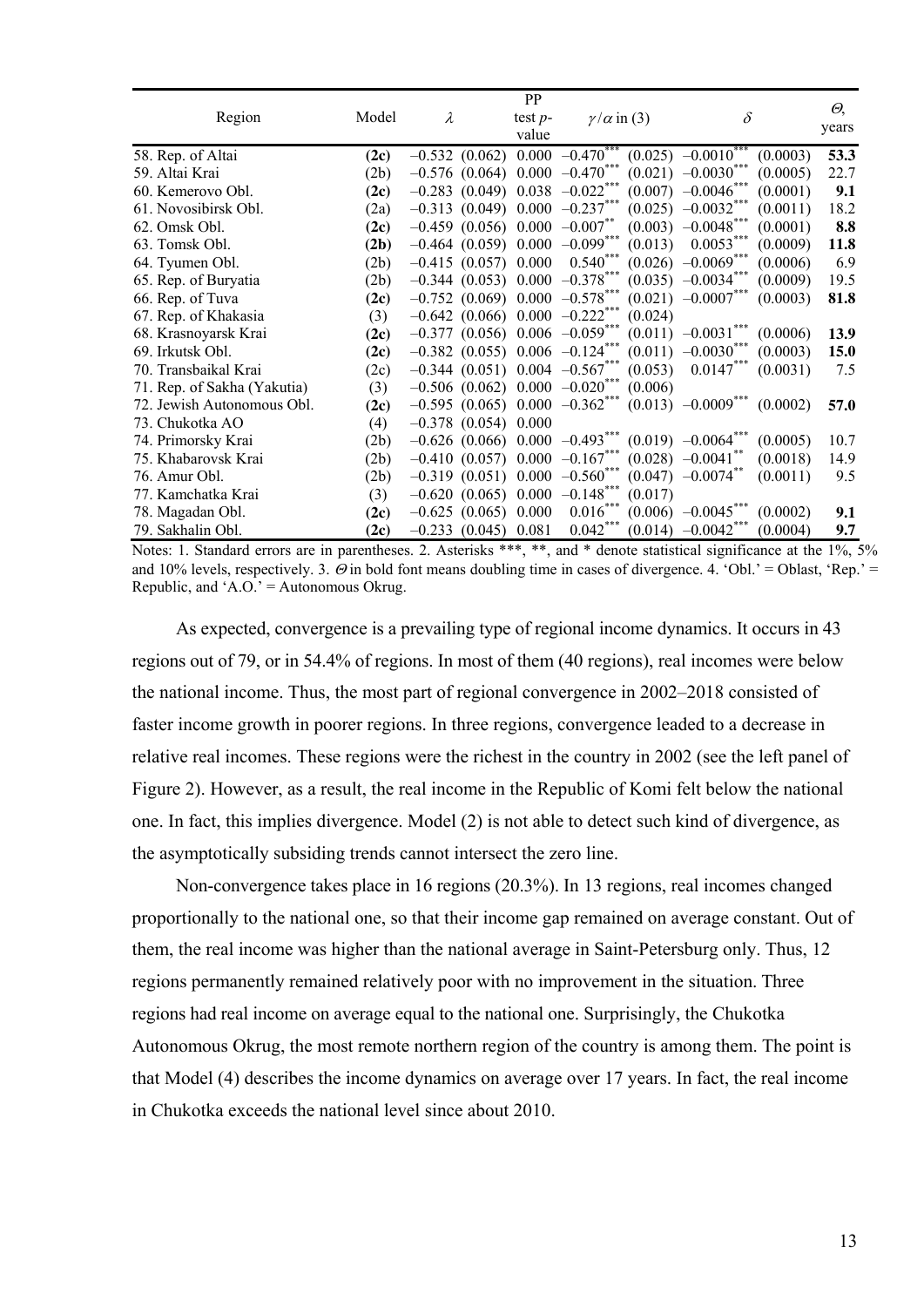

**Figure 5**. Spatial pattern of regional income convergence in Russia. *Note*: See Table 2 for numerical designations of regions.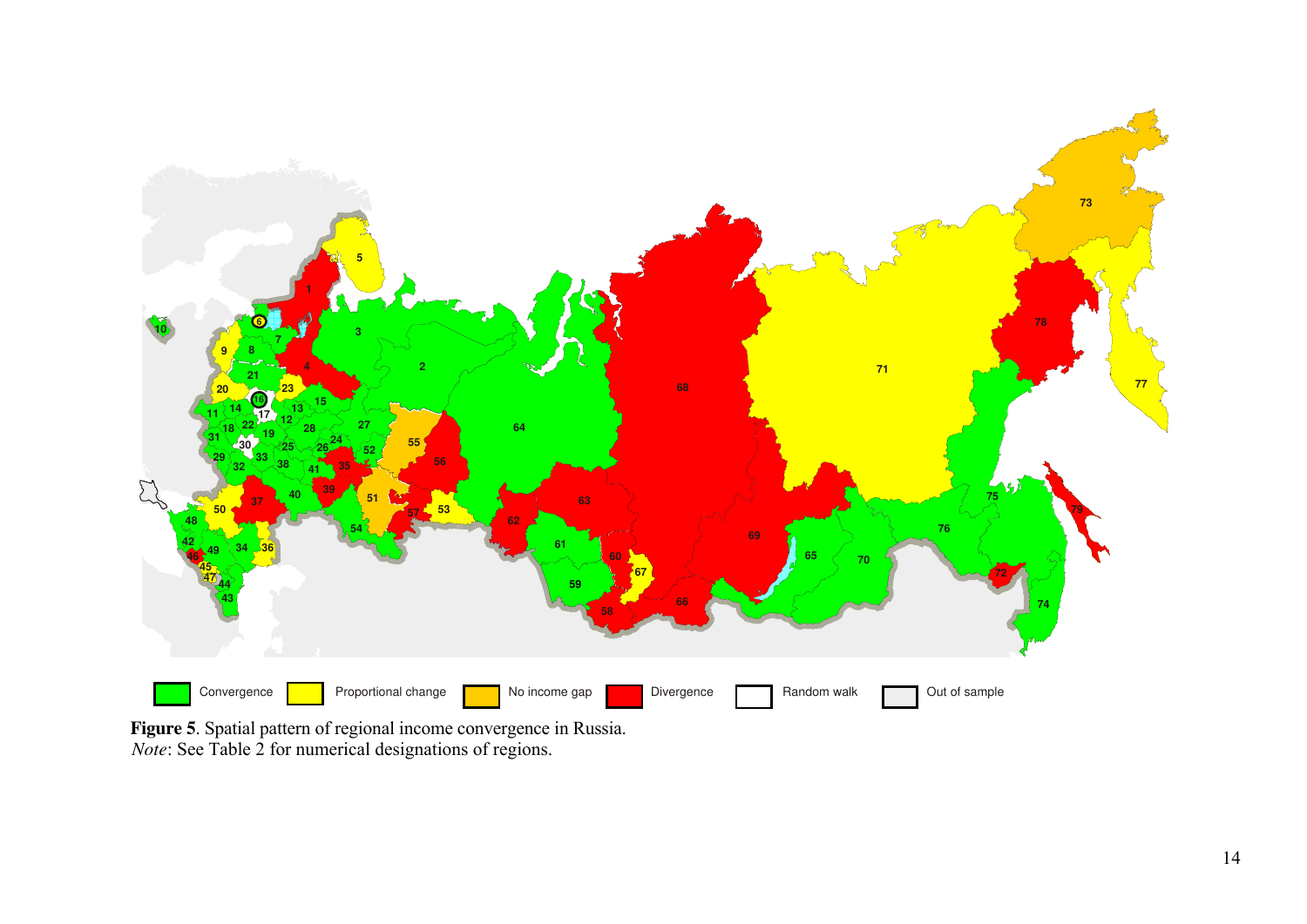A significant proportion of regions, more than one fifth (22.8%), prove to diverge. Out of 18 deterministically diverging regions, only four had real income exceeding the national one (the Republic of Tatarstan, Sverdlovsk, Magadan, and Sakhalin *oblasts*). Real incomes in these regions grew further. Other 14 regions became progressively poorer (albeit very slow in some cases, with the doubling time of several decades).

There are two cases classed as random walks. In the Voronezh Oblast, the relative income approached the national level, however, in an irregular way. The relative income in the Moscow Oblast was below the national one till 2005 and rose after that. Thus, the evolution of income is a combination of convergence and divergence there, which Model (2) cannot capture.

Taking account of greatly diverse natural conditions of Russian regions, the total equalization of real incomes cannot be a goal of the social policy in the country. At least, in the northern regions, real incomes should be above the national level, so compensating unfavorable natural conditions. From this viewpoint, income divergence is not unambiguously a negative phenomenon. It plays a positive role in the Magadan, and Sakhalin *oblasts*, possibly eventually providing adequate compensating differentials. Wage compensating differentials do take place in the northern regions, in Siberia, and the Russian Far East. However, they are not sufficient, as Figure 5 suggests (with the above reservations). In general, the geographical pattern of the income distribution is far from satisfactory. In the most of northern regions (not speaking about more southern Siberian and Far Eastern regions), the real income only approaches to the national level or stagnates on the level below the national average. In 2018, only four such regions had real income exceeding the national level by more than 5% (the Tyumen, Magadan, and Sakhalin *oblasts*, and Chukotka Autonomous Okrug).

#### **5. CONCLUSION**

This paper employs time series of incomes per capita across Russian regions over 2002– 2018 with a monthly frequency to reveal a spatial pattern of converging regional incomes to the national level. Incomes are adjusted to the regional price levels in order to capture actual differences in well-being of regions' population. Nonlinear asymptotically subsiding trends model processes of convergence. The same models with nonlinear trends can detect divergence. Non-convergence in the sense of a constant (including zero) income gap is modeled by ordinary AR(1) models with no trend.

The results obtained suggest that in general the income dynamics in the country was positive. A significant portion of regions – more than a half – converged to the national level, for the most part from lower to higher income per capita relative to the national average.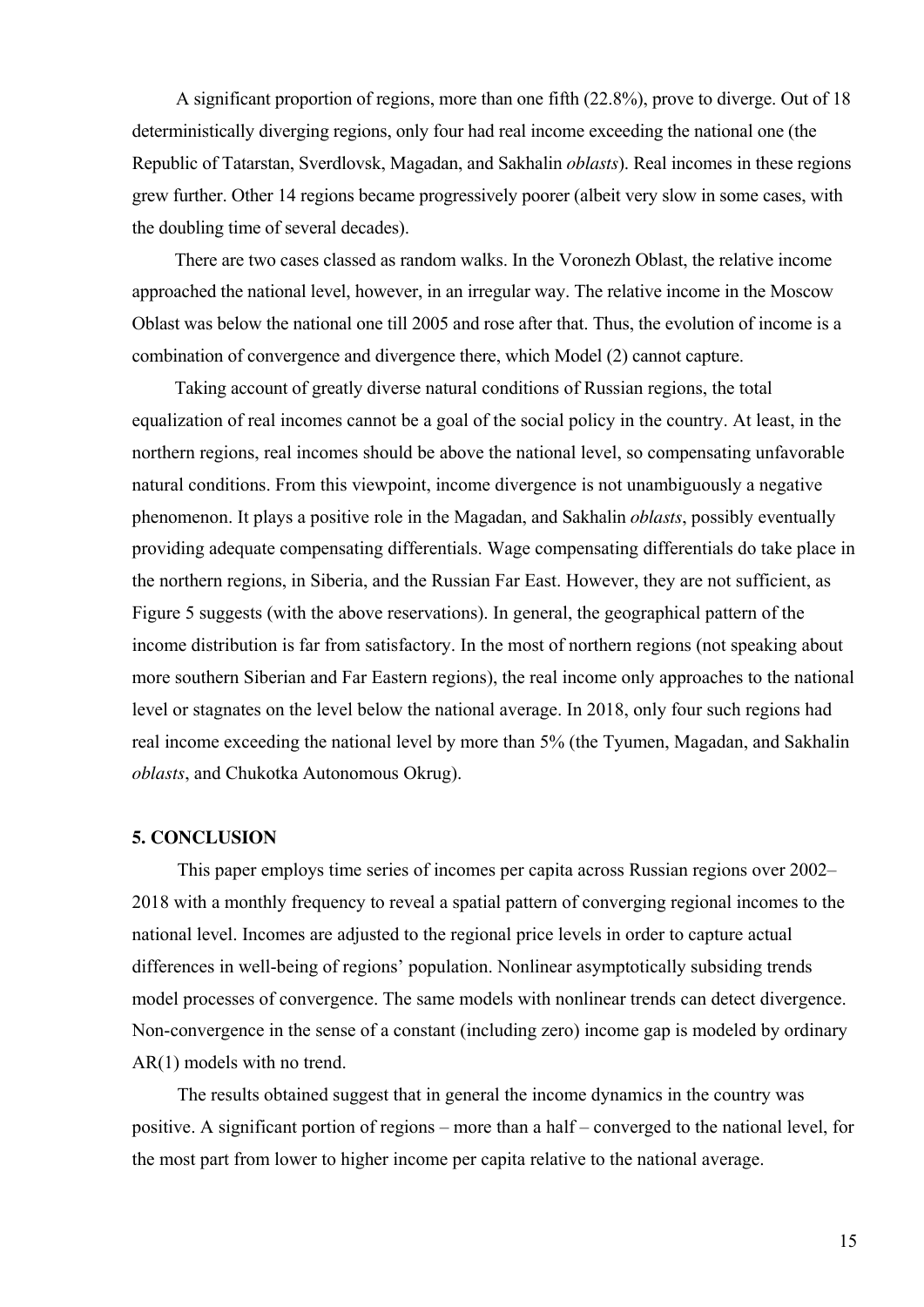At the same time, in many regions real incomes stagnated at levels below the national average. What is worse, not small number of regions diverged, becoming progressively poorer. The geographical distribution of income seems far from satisfactory. Namely, many regions that should have higher incomes compensating unfavorable natural conditions are in fact below the national level.

As regards policy implications, the pattern obtained provides a basis for region-specific implications. These need a more deep analysis of reasons for low income (and its further decrease in the case of divergence) in relevant regions and developing measures to overcome unfavorable income dynamics.

#### **REFERENCES**

- Akhmedjonov, A., and Lau M.C.K., İzgi B.B. (2013). New evidence of regional income divergence in post-reform Russia. *Applied Economics*, 45 (8), 2675–2682. DOI: 10.1080/00036846.2012.665600
- Bernard, A. B., Durlauf, S. N. (1995). Convergence in international output. *Journal of Applied Econometrics*, 10 (2), 97–108. DOI: 10.1002/jae.3950100202
- Carvelli, G. (2020). Beyond beta-convergence: Convergence in differences and its application to the Russian regions. *International Journal of Economics and Finance*, 12 (10), 46–56. DOI: 10.5539/ijef.v12n10p45
- Durand-Lasserve, O., and Blöchliger, H. (2018). Drivers of regional growth in Russia: A baseline model with application. *OECD Economics Department Working Papers,* No. 1523. DOI: 10.1787/18151973
- EMISS (2020a). *Monetary Income per Capita* [Database, Integrated Interagency Informational and Statistical System of Russia (EMISS)]. Retrieved April 16, 2020, from https://www.fedstat.ru/indicator/57039.do [In Russian.]
- EMISS (2020b). *The Cost of Fixed Basket of Consumer Goods and Services* [Database, Integrated Interagency Informational and Statistical System of Russia (EMISS)]. Retrieved April 16, 2020, from https://www.fedstat.ru/indicator/31052.do [In Russian.]
- Fischer, N. I., Mammen, E., and Marron, J. S. (1994). Testing for multimodality*. Computational Statistics and Data Analysis,* 18 (5). 499–512*.* DOI:10.1016/0167-9473(94)90080-9
- Gluschenko, K.P. (2011). Studies on income inequality among Russian regions. *Regional Research of Russia*, 1 (4), 319–330. DOI: 10.1134/S2079970511040034
- Gluschenko, K.P., and Karandashova, M.A. (2017). Price levels across Russian regions**.** *Region: Economics and Sociology*, No. 2, 76–103. DOI: 10.15372/REG20170204 [In Russian; for the